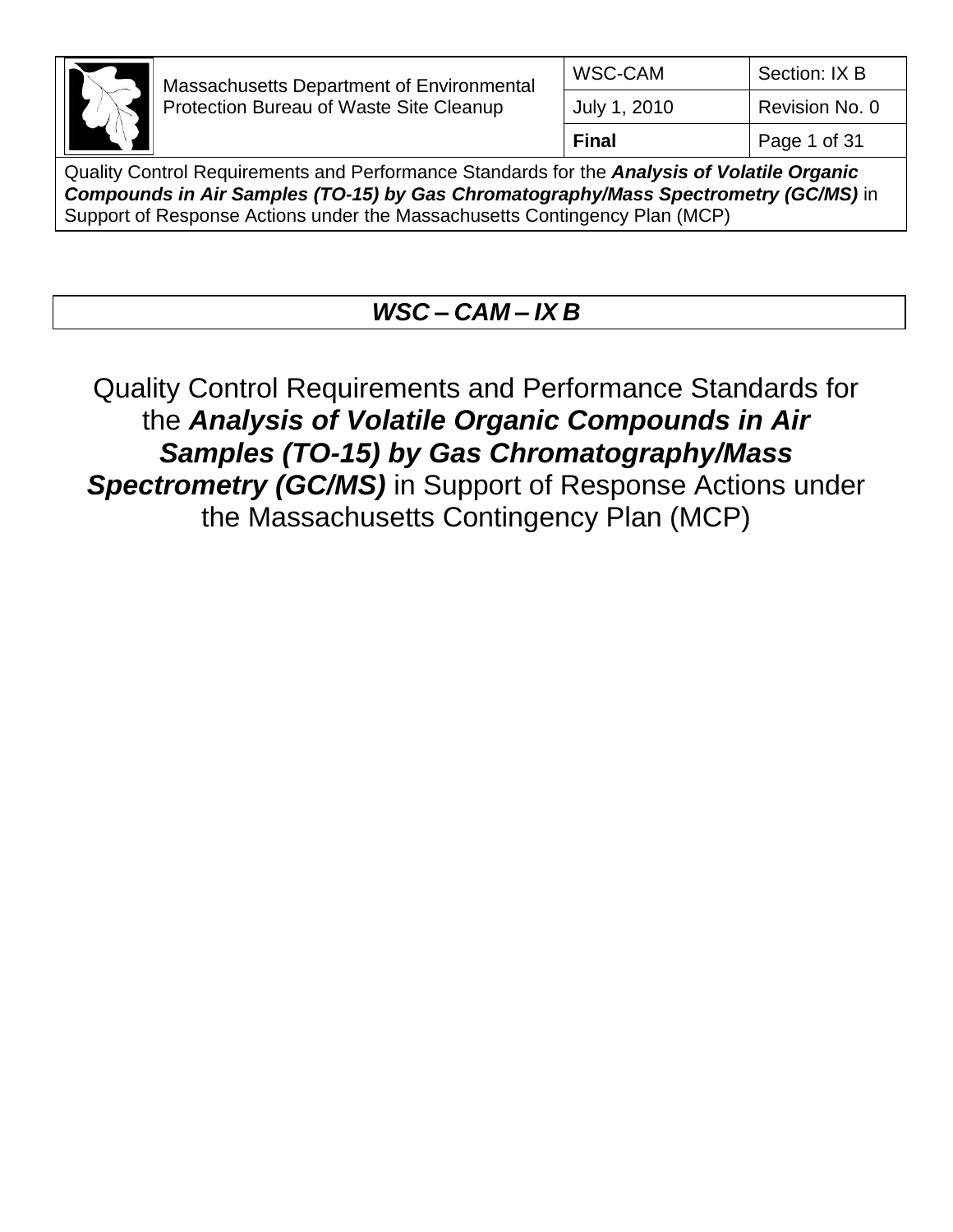

## IX. Air Sampling Methods

#### **B**. **Quality Control Requirements and Performance Standards for WSC-CAM-IX B (VOCs in Air Samples [TO-15] by GC/MS)**

#### Table of Contents

|     | Acronym List                                                            | 3              |
|-----|-------------------------------------------------------------------------|----------------|
| 1.0 | Quality Control Requirements and Performance Standards for WSC-CAM-IX B | 4              |
|     | 1.1 Overview of WSC-CAM-IX B                                            | 4              |
|     | 1.2 Summary of EPA Method TO-15                                         | 6              |
|     | 1.3 Method Interferences                                                | $\overline{7}$ |
|     | 1.4 Quality Control Requirements for WSC-CAM-IX B                       | $\overline{7}$ |
|     | 1.5 Special Analytical Considerations for WSC-CAM-IX B                  | 8              |
|     | 1.6 Analyte List for WSC-CAM-IX B                                       | 17             |
| 2.0 | Data Usability Assessment                                               | 20             |
| 3.0 | Reporting Requirements for WSC-CAM-IX B                                 | 20             |
|     | 3.1 General Reporting Requirements for WSC-CAM-IX B                     | 20             |
|     | 3.2 Specific Reporting Requirements for WSC-CAM-IX B                    | 20             |
|     | 3.3 Tentatively Identified Compounds (TICs) by GC/MS                    | 22             |

### List of Tables and Appendices

| Table IX B-1    | Specific QC Requirements and Performance Standards for WSC-CAM-IX B     | 10-16     |
|-----------------|-------------------------------------------------------------------------|-----------|
| Table IX B-2    | Analyte List for WSC-CAM-IX B                                           | $18 - 19$ |
| Table IX B-3    | Routine Reporting Requirements for WSC-CAM-IX B                         | 21        |
| Appendix IX B-1 | Sample Collection, Preservation and Handling Procedures for VOCs in Air | $23 - 24$ |
| Appendix IX B-2 | Data Deliverable Requirements for Data Audits                           | $25 - 27$ |
| Appendix IX B-3 | Guidance for Evaluation of TICs for WSC-CAM-IX B under the MCP          | 28-31     |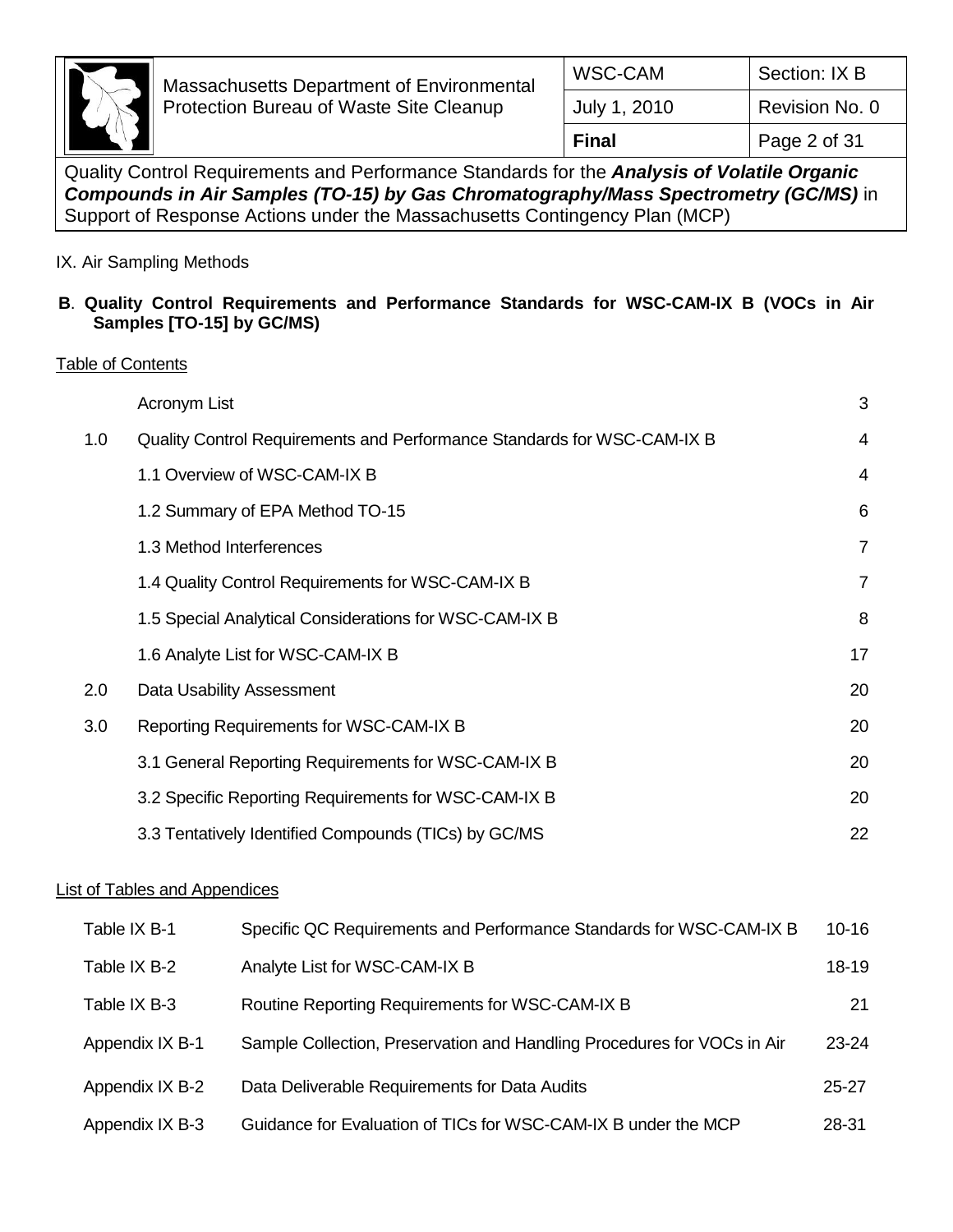

| Page 3 of 31<br><b>Final</b>   |  |
|--------------------------------|--|
| Revision No. 0<br>July 1, 2010 |  |
| Section: IX B<br>WSC-CAM       |  |

Quality Control Requirements and Performance Standards for the *Analysis of Volatile Organic Compounds in Air Samples (TO-15) by Gas Chromatography/Mass Spectrometry (GC/MS)* in Support of Response Actions under the Massachusetts Contingency Plan (MCP)

#### **ACRONYNM LIST**

| <b>BFB</b>     | <b>Bromofluorobenzene</b>                | <b>NA</b>              | Not applicable                      |
|----------------|------------------------------------------|------------------------|-------------------------------------|
| <b>CAM</b>     | <b>Compendium of Analytical Methods</b>  | ppbV                   | Parts per billion (volume)          |
| <b>CASN</b>    | <b>Chemical Abstracts Service Number</b> |                        | <b>Correlation coefficient</b>      |
| <b>CCAL</b>    | <b>Continuing calibration</b>            | $r^2$                  | <b>Coefficient of determination</b> |
| %D             | Percent difference or percent drift      | %R                     | <b>Percent recovery</b>             |
| DF             | <b>Dilution factor</b>                   | <b>RPD</b>             | <b>Relative percent difference</b>  |
| <b>GC</b>      | Gas chromatograph                        | %RSD                   | Percent relative standard deviation |
| GC/MS          | Gas chromatography/mass spectrometry     | QA                     | <b>Quality assurance</b>            |
| <b>ICV</b>     | Initial calibration verification         | QC                     | <b>Quality control</b>              |
| In. Hg         | Inches of mercury                        | <b>RAO</b>             | <b>Response Action Outcome</b>      |
| <b>IRAS</b>    | <b>Immediate Response Actions</b>        | RL                     | <b>Reporting limit</b>              |
| <b>LCS</b>     | Laboratory control sample                | <b>SIM</b>             | Selected ion monitoring             |
| <b>MassDEP</b> | <b>Massachusetts Department of</b>       | <b>UCM</b>             | <b>Unresolved complex mixture</b>   |
|                | <b>Environmental Protection</b>          | $\mu$ g/m <sup>3</sup> | micrograms per cubic meter          |
| <b>MCP</b>     | <b>Massachusetts Contingency Plan</b>    | <b>VOCs</b>            | <b>Volatile organic compounds</b>   |
| <b>MD</b>      | <b>Matrix duplicate</b>                  |                        |                                     |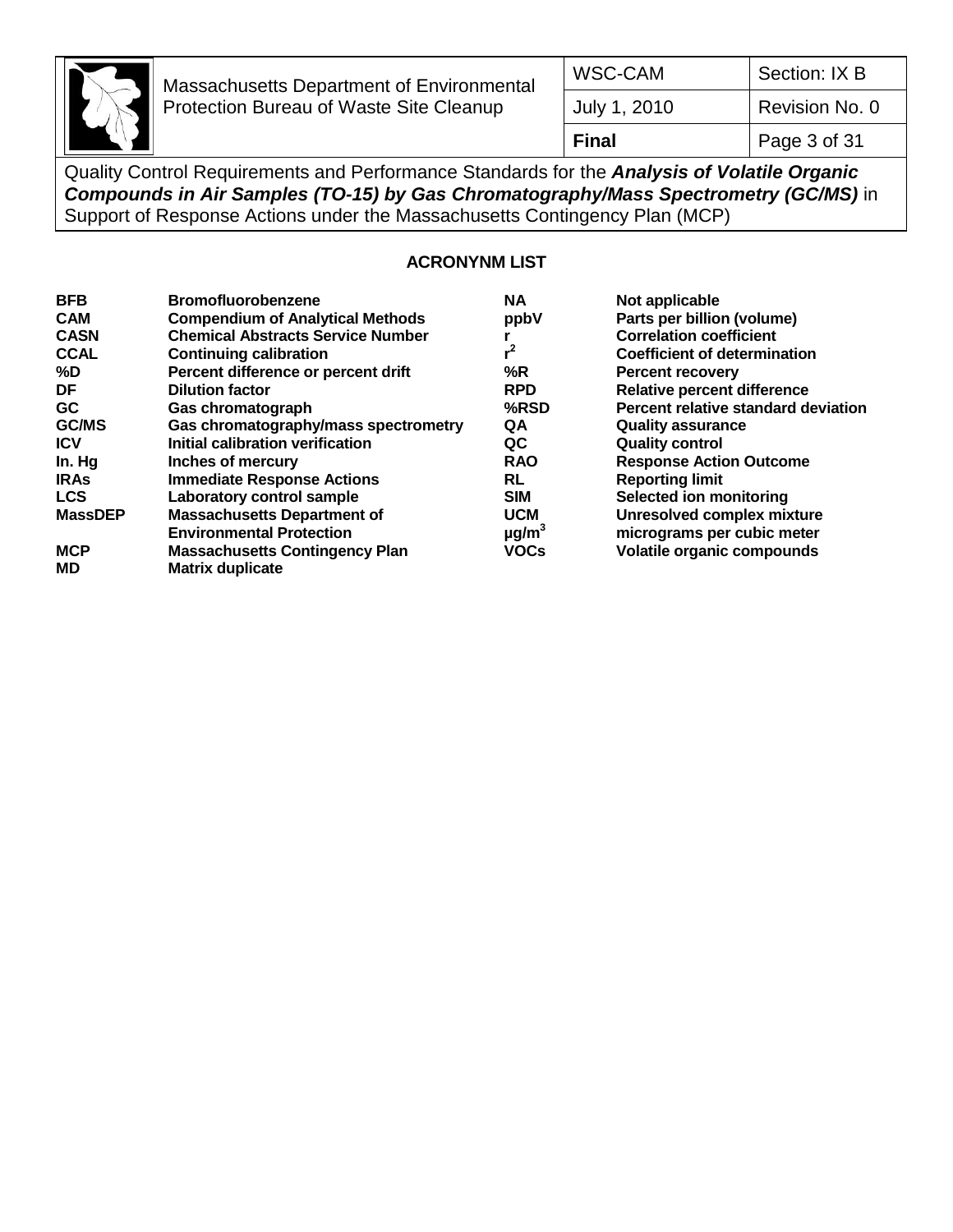

| WSC-CAM      | Section: IX B  |
|--------------|----------------|
| July 1, 2010 | Revision No. 0 |
| <b>Final</b> | Page 4 of 31   |

Quality Control Requirements and Performance Standards for the *Analysis of Volatile Organic Compounds in Air Samples (TO-15) by Gas Chromatography/Mass Spectrometry (GC/MS)* in Support of Response Actions under the Massachusetts Contingency Plan (MCP)

## **1.0 Quality Control Requirements and Performance Standards for WSC-CAM-IX B**

1.1 Overview of WSC-CAM-IX B

WSC-CAM-IX B, *Quality Control Requirements and Performance Standards for the Analysis of Volatile Organic Compounds (VOCs) in Air Samples (TO-15) by Gas Chromatography/Mass Spectrometry (GC/MS) in Support of Response Actions under the Massachusetts Contingency Plan (MCP)*, is a component of MassDEP's Compendium of Analytical Methods (CAM). Refer to WSC-CAM-I A for an overview of the CAM process.

This document provides Quality Control (QC) requirements and performance standards to be used in conjunction with EPA Method TO-15, *Determination of Volatile Organic Compounds (VOCs) in Air Collected in Specially-prepared Canisters and Analyzed by Gas Chromatography/Mass Spectrometry (GC/MS)*. The QC requirements and performance standards specified in this document in Table IX B-1 together with the analytical procedures described in EPA Method TO-15 constitute the WSC-CAM-IX B protocol. All protocols included in the CAM are considered "methods" published by the MassDEP pursuant to the provisions of 310 CMR 40.0017(2). Use of EPA Method TO-15 is a "Presumptive Certainty" requirement of WSC-CAM-IX B. Sample preservation, container and analytical holding time specifications for air matrices for VOCs analyzed in support of MCP decision-making are presented in Appendix IX B-1 of this document and Appendix VII-A of WSC-CAM-VII A *Quality Assurance and Quality Control Guidelines for the Acquisition and Reporting of Analytical Data in Support of Response Actions Conducted Under the Massachusetts Contingency Plan (MCP)*. General data reporting requirements are also provided in WSC-CAM-VII A. Reporting requirements specific to the air sampling protocol are provided in Section 3.2 of this CAM protocol.

Overall usability of data produced using this CAM protocol should be evaluated for compliance with projectspecific data quality objectives, regardless of "Presumptive Certainty" status. For more guidance on data usability, refer to MassDEP Policy #WSC-07-350, *MCP Representativeness Evaluations and Data Usability Assessments*.

## 1.1.1 Reporting Limits for WSC-CAM-IX B

The reporting limit (RL) for an individual compound using WSC-CAM-IX B is dependent on the concentration of the lowest non-zero standard in the initial calibration, analyzed under identical conditions as the sample, with adjustments made for dilution factors, etc., as required.

The CAM RLs for WSC-CAM-IX B target analytes using the full scan mode of operation are:

 $\geq 2$ -5 µg/m<sup>3</sup> (0.1-0.5 parts per billion by volume [ppbV]).

The CAM RLs for WSC-CAM-IX B target analytes using the selected ion monitoring (SIM) mode of operation are:

 $\geq 0.2$ -0.5 µg/m<sup>3</sup> (0.01-0.05 parts per billion by volume [ppbV]).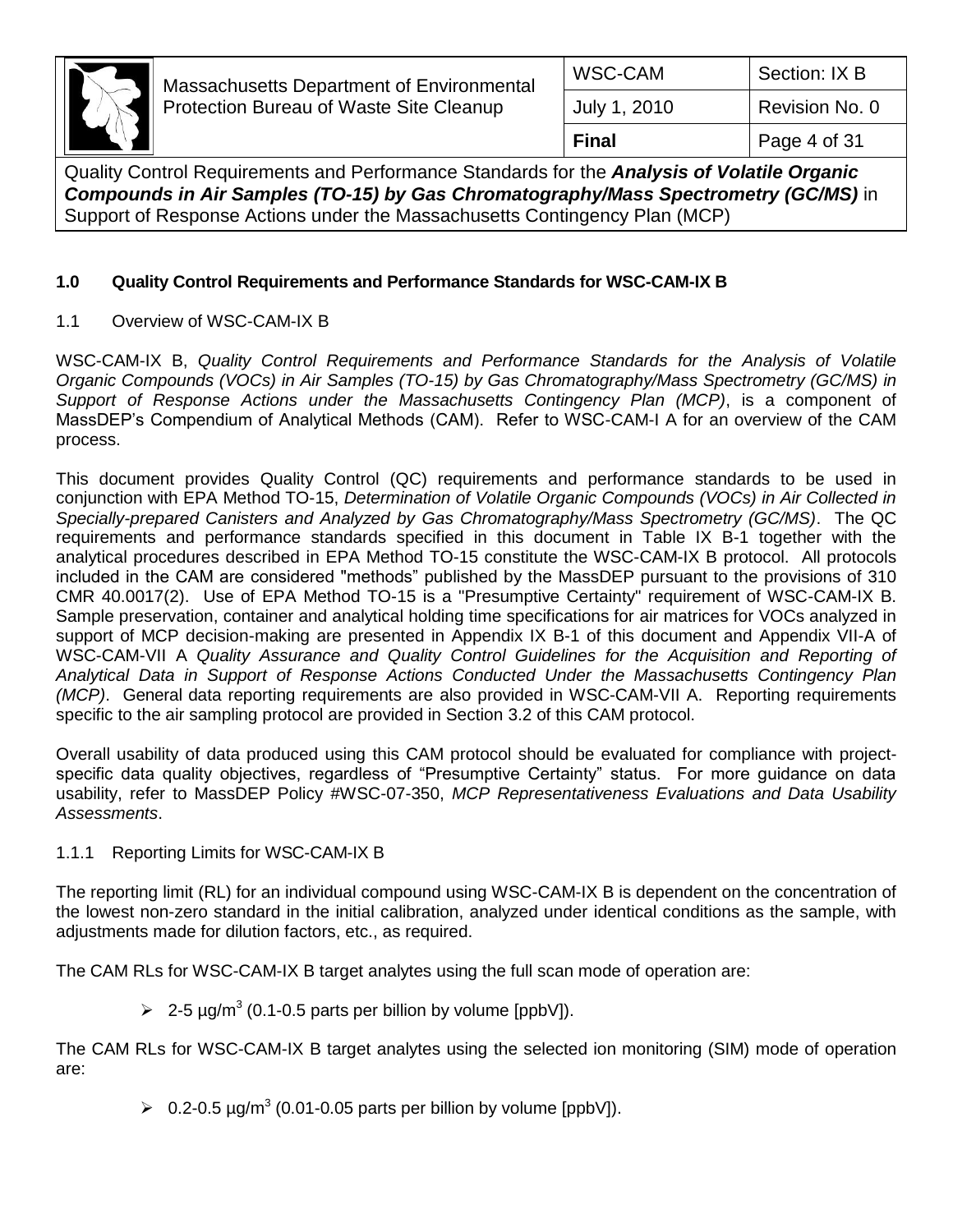

| <b>Final</b> | Page 5 of 31   |
|--------------|----------------|
| July 1, 2010 | Revision No. 0 |
| WSC-CAM      | Section: IX B  |
|              |                |

Quality Control Requirements and Performance Standards for the *Analysis of Volatile Organic Compounds in Air Samples (TO-15) by Gas Chromatography/Mass Spectrometry (GC/MS)* in Support of Response Actions under the Massachusetts Contingency Plan (MCP)

These values are readily achievable using GC/MS. There may be exceptions to the above CAM RLs for some target analytes (that is, the CAM RL for some target analytes may not be readily achieved by a laboratory using WSC-CAM-IX B). In general, acetone will likely exhibit an RL 2-5 times higher than the CAM RLs listed above. For "Presumptive Certainty" purposes, if the CAM RLs are not achieved, respond "NO" to Question G of the "MassDEP MCP Analytical Protocol Certification Form" and address the CAM RL exceedance in the laboratory narrative.

Reporting limits lower than the above-referenced full scan CAM RLs for WSC-CAM IX B target analytes may be required to satisfy project requirements. The RL (based on the concentration of the lowest calibration standard) for each contaminant of concern must be less than or equal to the MCP standards or criteria that the contaminant concentrations are being compared to (e.g., MassDEP Indoor Air Threshold Values, background, etc.). Meeting MCP standards or criteria may require analytical modifications, such as the use of SIM, an ion trap mass spectrometer, or other instrumentation of improved design to improve sensitivity. All such modifications must be described in the laboratory narrative. Regardless of the instrument that is used, RLs for the WSC-CAM IX B target analytes will be proportionately higher for samples that require dilution.

#### 1.1.2 Initial Demonstration of Proficiency for WSC-CAM-IX B

Each laboratory that uses the WSC-CAM-IX B protocol is required to operate a formal quality assurance program. The minimum requirements of this program consist of an initial demonstration of laboratory proficiency, ongoing analysis of standards and blanks to confirm acceptable continuing performance, and the analysis of laboratory control samples (LCSs) and matrix duplicates to assess analytical accuracy and precision.

Laboratories must document and have on file an Initial Demonstration of Proficiency. These data must meet or exceed the performance standards as presented in Table IX B-1 of this protocol and the EPA Method TO-15. The Initial Demonstration of Proficiency includes an initial demonstration of accuracy and precision. The following procedure must be used:

- Analyze a minimum of 4 replicate samples of a Calibration Check Standard.
- Calculate the measured concentrations of each analyte in all replicates, the mean accuracy (as a percentage of the true value) for each analyte, and the precision (as %RSD) of the measurements for each analyte.
- For each analyte, the mean accuracy, expressed as a percentage of the true value (i.e., recovery), must be between 70% and 130%, and the replicate precision, expressed as %RSD, must be ≤ 25. The Initial Demonstration of Proficiency must meet these conditions for analysis to proceed.

The data associated with the Initial Demonstration of Proficiency must be kept on file at the laboratory and made available to potential data users on request. The data associated with the Initial Demonstration of Proficiency for WSC-CAM-IX B must include the following information: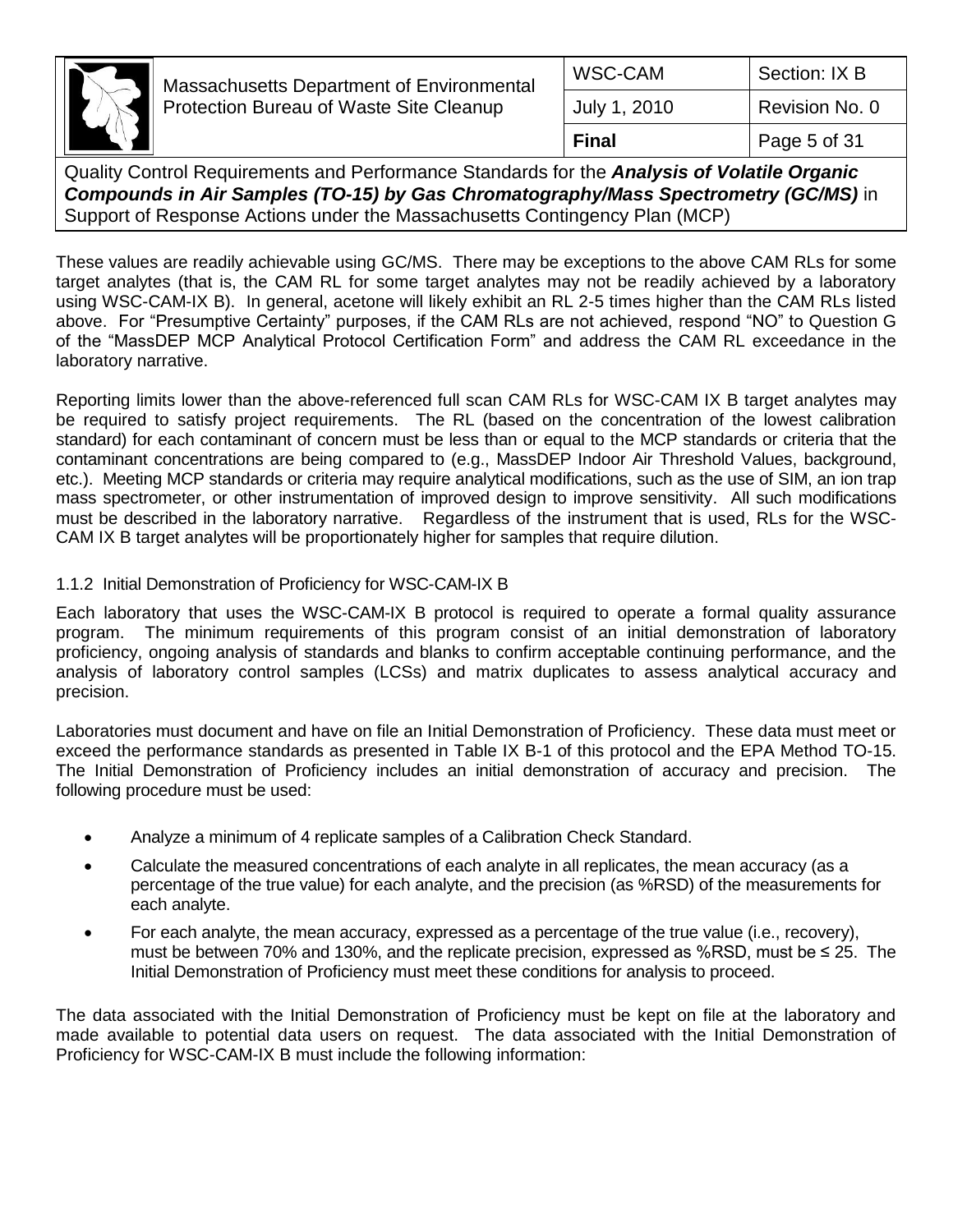

| WSC-CAM      | Section: IX B  |
|--------------|----------------|
| July 1, 2010 | Revision No. 0 |
| <b>Final</b> | Page 6 of 31   |

Quality Control Requirements and Performance Standards for the *Analysis of Volatile Organic Compounds in Air Samples (TO-15) by Gas Chromatography/Mass Spectrometry (GC/MS)* in Support of Response Actions under the Massachusetts Contingency Plan (MCP)

| QC Element                    | ווארגיות ואו במידע האורגיות באורגיות ביותר מודע באורגיות האורגיות באורגיות באורגיות באורגיות באורגיות באורגיות<br><b>Performance Criteria</b> |
|-------------------------------|-----------------------------------------------------------------------------------------------------------------------------------------------|
| BFB Tuning                    | WSC-CAM-IX B, Table IX B-1                                                                                                                    |
| Initial Calibration           | WSC-CAM-IX B, Table IX B-1                                                                                                                    |
| <b>Continuing Calibration</b> | WSC-CAM-IX B, Table IX B-1                                                                                                                    |
| Method Blanks                 | WSC-CAM-IX B, Table IX B-1                                                                                                                    |
| Average Recovery              | 70-130%                                                                                                                                       |
| % Relative Standard Deviation | %RSD $\leq$ 25                                                                                                                                |
| Internal Standards            | WSC-CAM-IX B, Table IX B-1                                                                                                                    |

**NOTE**: Because of the extensive analyte list and number of QC elements associated with the Initial Demonstration of Proficiency, it should be expected that one or more analytes may not meet the performance standard for one or more QC elements. Under these circumstances, the analyst should attempt to locate and correct the problem and repeat the analysis for all non-conforming analytes. All non-conforming analytes along with the laboratory-specific acceptance criteria should be noted in the Initial Demonstration of Proficiency documentation.

It is essential that laboratory-specific performance criteria for LCS recoveries also be calculated and documented as described in SW-846 Method 8000B, Section 8.7. Experience indicates that the criteria recommended in specific methods are frequently not met for some analytes and/or matrices; the in-house performance criteria will be a means of documenting these repeated exceedances. Laboratories are encouraged to actively monitor pertinent QC performance standards described in Table IX B-1 to assess analytical trends (i.e., systematic bias, etc) and improve overall method performance by preempting potential non-conformances.

For the WSC-CAM-IX B protocol, laboratory-specific control limits must meet or exceed (demonstrate less variability than) the performance standards for each QC element listed in Table IX B-1. It should be noted that the performance standards listed in Table IX B-1 are based on multiple-laboratory data, which are in most cases expected to demonstrate more variability than performance standards developed by a single laboratory.

This protocol is restricted to use by, or under the supervision of, analysts experienced in the use of GC/MS instrumentation as a quantitative tool and skilled in the interpretation of chromatograms and mass spectra.

## 1.2 Summary of EPA Method TO-15

Samples are collected in pre-cleaned, evacuated, passivated stainless steel canisters. A concentrator system is used for the automated collection, trapping, focusing, and injection of measured aliquots removed from the sample containers. Depending on the water retention properties of the packing, some or most of the water vapor contained in the sample completely passes through the concentrator during this process. Additional drying of the "trapped" sample aliquot, if required, is accomplished by forward purging the trap with clean, dry helium (or other inert gas).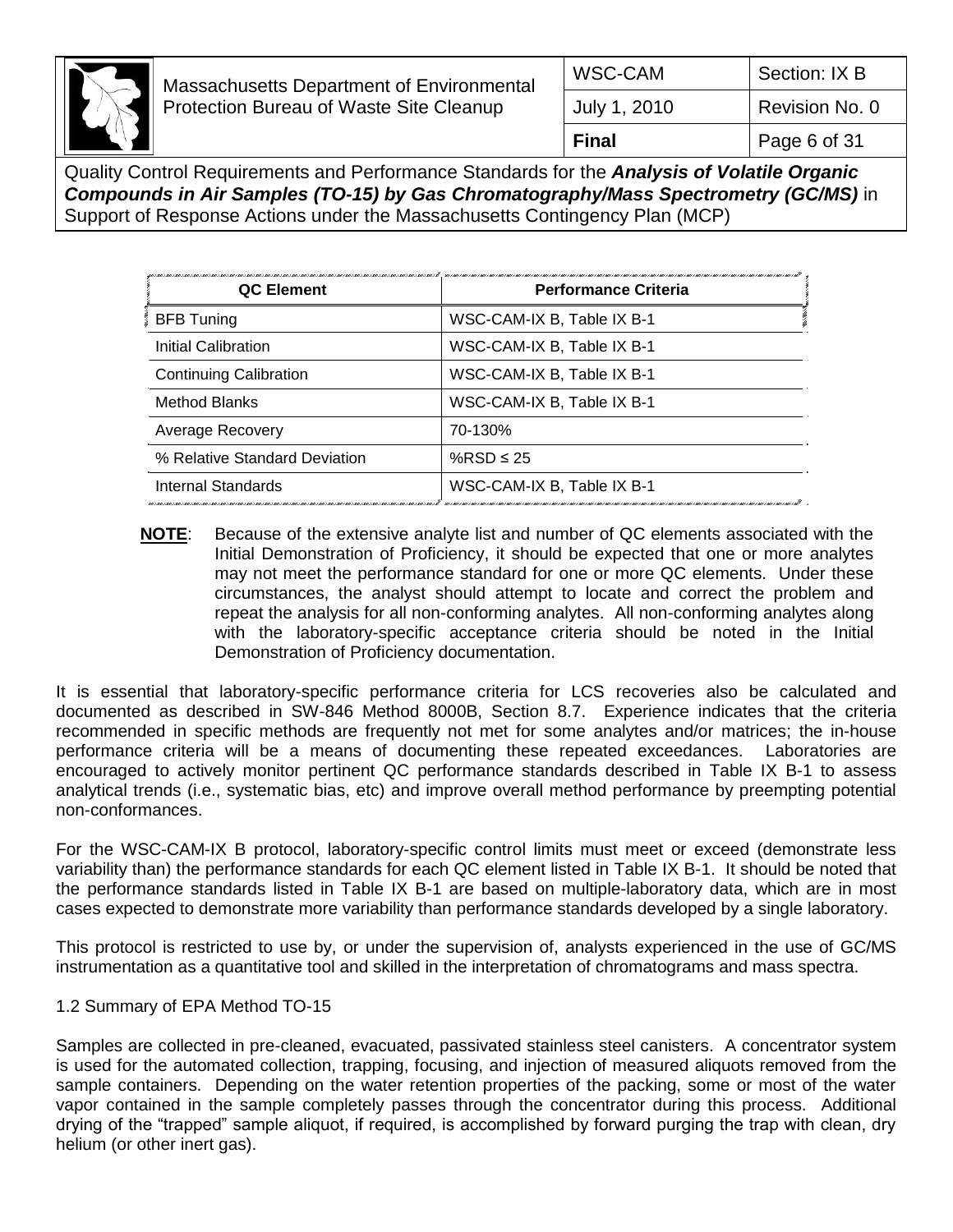

| WSC-CAM      | Section: IX B  |
|--------------|----------------|
| July 1, 2010 | Revision No. 0 |
| Final        | Page 7 of 31   |

Quality Control Requirements and Performance Standards for the *Analysis of Volatile Organic Compounds in Air Samples (TO-15) by Gas Chromatography/Mass Spectrometry (GC/MS)* in Support of Response Actions under the Massachusetts Contingency Plan (MCP)

Following preconcentration, the sample is transferred and cryogenically refocused onto the inlet of a capillary column on a gas chromatograph (GC). The GC oven is temperature-programmed to facilitate separation of the target analytes. All compounds are detected using a mass spectrometer that is interfaced directly to the GC. Target analytes are identified and quantified using characteristic ions. Identification of target analytes is accomplished by comparing sample electron impact mass spectra with the electron impact mass spectra of standards obtained under identical analytical conditions. Average response factors (or calibration curves) are used to calculate individual concentrations of the target analytes.

1.3 Method Interferences

- Refer to EPA Method TO-15 for a detailed description of chemical contaminants, crosscontamination, and corrective actions which may be taken to eliminate contamination. If a method blank contains a contaminant, data for samples associated with that blank must **not** undergo "blank correction" (i.e., if an associated sample also contains the contaminant, subtraction of the blank amount from the sample amount is not permitted).
- Cross-contamination may occur when any sample is analyzed immediately after a sample containing high concentrations of VOCs. After the analysis of a sample containing high concentrations of VOCs, one or more blanks should be analyzed to check for potential cross-contamination/carryover. Concentrations of VOCs which exceed the upper limit of calibration should prompt the analyst to check for potential cross-contamination/carryover.
- High methane levels and/or carbon dioxide levels may interfere with the chromatography. Dilution may be performed on samples to minimize this effect; however, the RLs for diluted samples will be proportionately increased. It should be noted that although the concentrator systems must be designed to minimize elevated levels of carbon dioxide, the potential still exists to have interfering levels.
- 1.4 Quality Control Requirements for WSC-CAM-IX B

#### 1.4.1 General QC Requirements

Refer to SW-846 Method 8000B for general QC procedures for all chromatographic methods. Instrument QC and method performance requirements for the GC/MS system may be found in Section 10 of the EPA Method TO-15.

1.4.2 Specific QC Requirements and Performance Standards for WSC-CAM-IX B

Specific QC requirements and performance standards for the WSC-CAM-IX B protocol are presented in Table IX B-1. Refer to WSC-CAM-VII A for field QC requirements. Strict compliance with the QC requirements and performance standards, as well as satisfying the CAM's other analytical and reporting requirements will provide a data user with "Presumptive Certainty" in support of Response Actions under the MCP. The concept of "Presumptive Certainty" is explained in detail in Section 2.0 of WSC-CAM-VII A.

While optional, parties electing to utilize these protocols will be assured of "Presumptive Certainty" of data acceptance by agency reviewers. In order to achieve "Presumptive Certainty" for analytical data, parties must: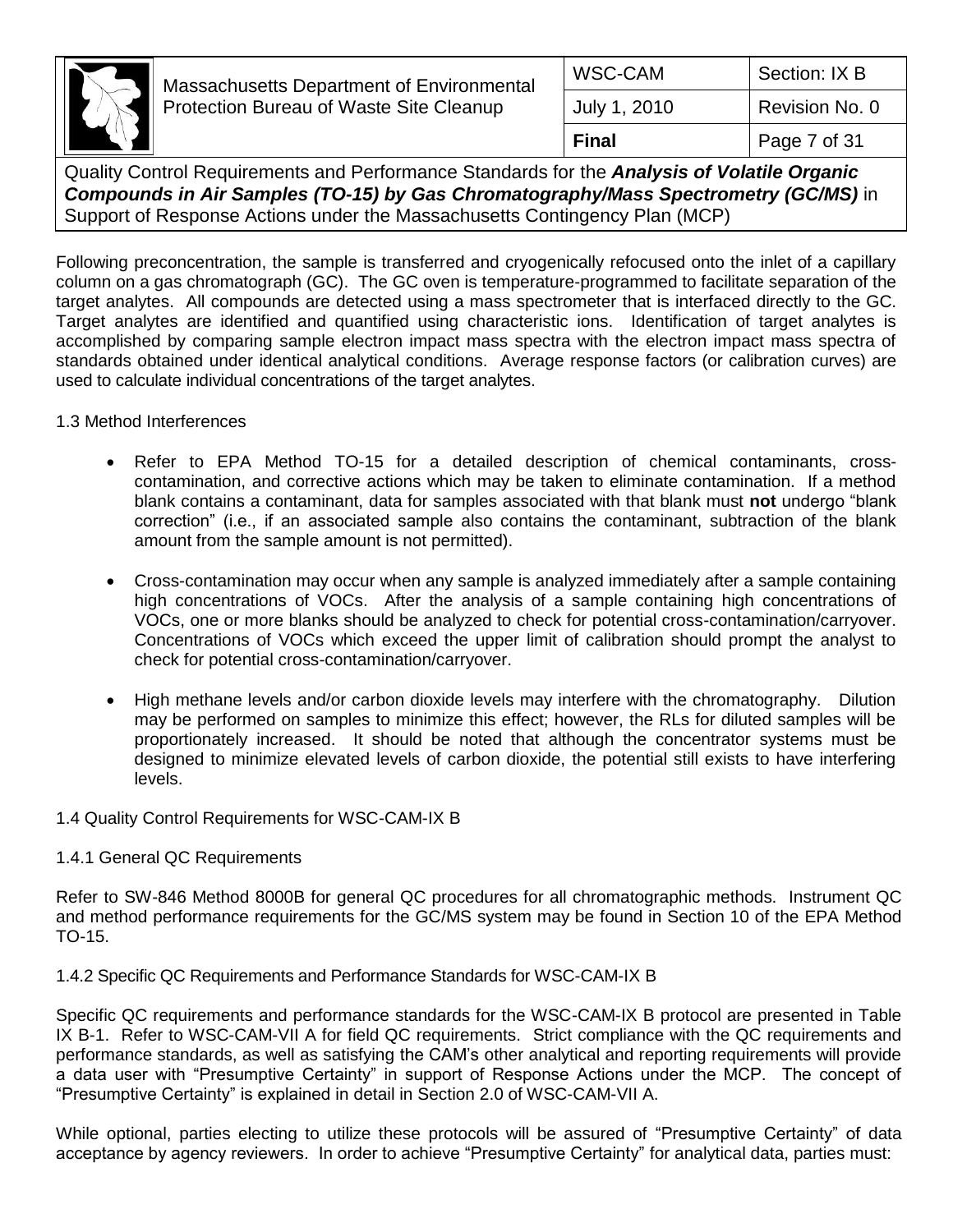

- (a) Use the analytical method specified for the selected CAM protocol;
- (b) Incorporate **all** required analytical QC elements specified for the selected CAM protocol;
- (c) Implement, as necessary, required corrective actions and analytical response actions for **all** nonconforming analytical performance standards;
- (d) Evaluate and narrate, as necessary, **all** identified CAM protocol non-compliances; and
- (e) Comply with **all** the reporting requirements specified in WSC-CAM-VII A, including retention of reported and unreported analytical data and information for a period of ten (10) years.

In achieving "Presumptive Certainty" status, parties will be assured that analytical data sets:

- $\checkmark$  Satisfy the broad QA/QC requirements of 310 CMR 40.0017 and 40.0191 regarding the scientific defensibility, precision and accuracy, and reporting of analytical data; and
- $\checkmark$  May be used in a data usability and representativeness assessment, as required in 310 CMR 40.1056(2)(k) for Response Action Outcome (RAO) submittals, consistent with the guidance described in MassDEP Policy #WSC-07-350, *MCP Representativeness Evaluations and Data Usability Assessments*.
- 1.5 Special Analytical Considerations for WSC-CAM-IX B

The following bullets highlight potential issues that may be encountered with the analysis of VOCs in air using this protocol.

- The canister pressure of all grab and time-integrated samples must be measured and documented upon receipt at the laboratory. An annually calibrated NIST-traceable vacuum/pressure gauge is attached to the canister inlet, the sampling valve is briefly opened and the pressure is recorded. If the canister vacuum upon receipt is >15 inches of mercury (in. Hg) or if the canister vacuum measured upon receipt at the laboratory differs from the final canister vacuum measured in the field by more than ±5 in. Hg, the client should be contacted to determine if analysis should proceed. If client indicates that the analysis should proceed, the noted anomalies should be documented on the data report form or the laboratory narrative.
- It should be noted that analysis of 2-methylnaphthalene in air samples may be required at certain sites. Due to the semivolatile nature of this compound and its erratic performance with being analyzed from canisters, this compound was not included on the WSC-CAM-IX B compound list. If analysis of this compound in the air matrix is required, a non-CAM method (e.g., EPA Method TO-13) may be required.
- As noted on the target analyte list (Table IX B-2), many compounds may require analysis in the SIM mode of operation in order to achieve regulatory limits. The data user must communicate the need for SIM analysis before the sampling event has begun in order for the laboratory to properly certify the canisters as clean for SIM analysis.
- It should be noted that laboratories may pressurize samples with ultra zero air or ultra high purity nitrogen upon receipt. This may be performed as standard practice within the laboratory or only for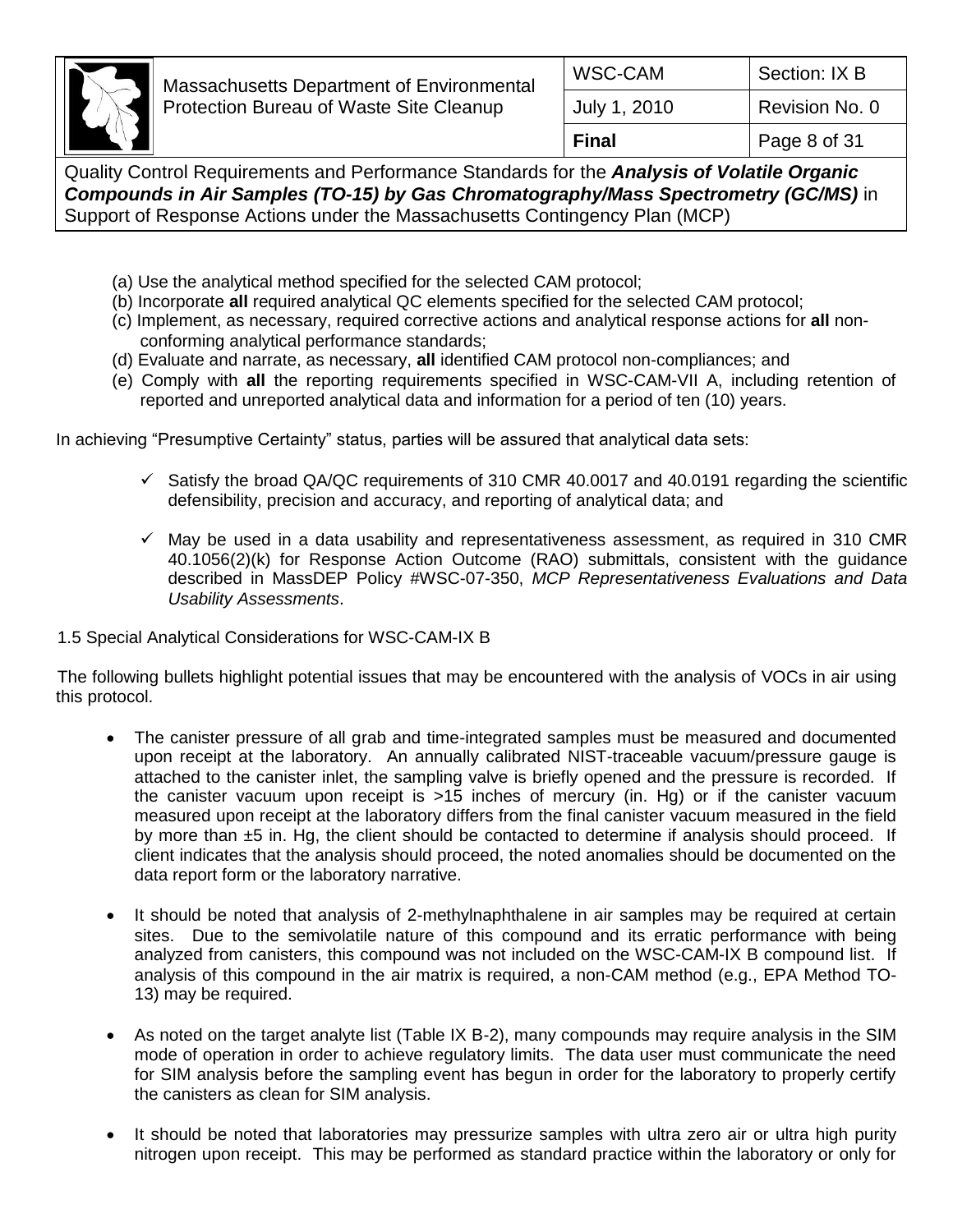

| WSC-CAM      | Section: IX B  |
|--------------|----------------|
| July 1, 2010 | Revision No. 0 |
| Final        | Page 9 of 31   |

Quality Control Requirements and Performance Standards for the *Analysis of Volatile Organic Compounds in Air Samples (TO-15) by Gas Chromatography/Mass Spectrometry (GC/MS)* in Support of Response Actions under the Massachusetts Contingency Plan (MCP)

samples which arrive at the laboratory with high vacuum levels (i.e., >15 in. Hg). If this is performed, the resulting dilution factor must be incorporated into the final result calculations. Pressurization should only be performed if samples contain high vacuum or if the reporting limits will not be adversely affected (i.e., above regulatory limits) as a result of the pressurization.

 A linear or non-linear calibration model must not be used to compensate for detector saturation or to avoid proper instrument maintenance. As such, linear or non-linear regression must not be employed for initial calibration calculations that typically meet percent relative standard deviation (%RSD) requirements specified in Table IX B-1.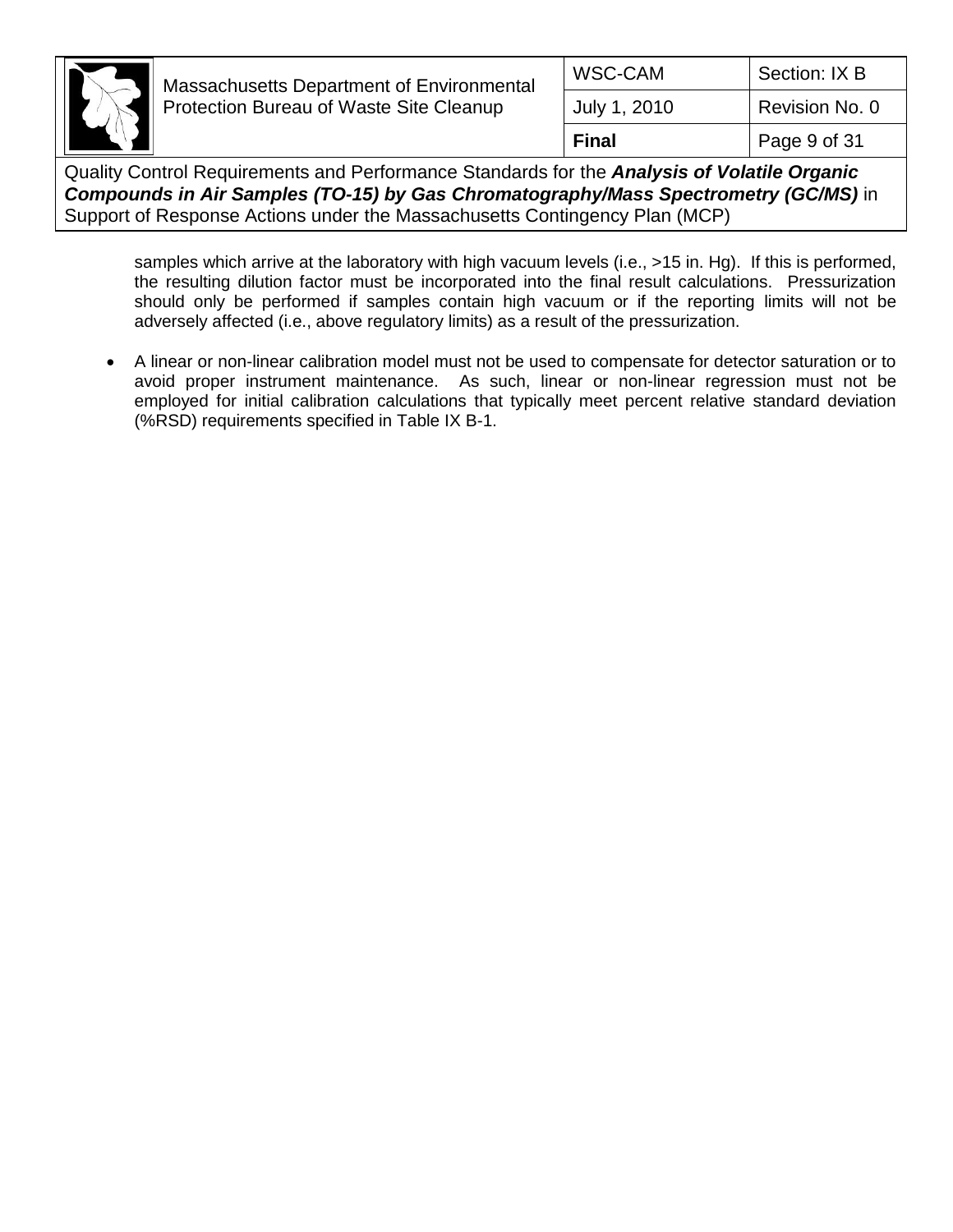

| Final        | Page 10 of 31  |
|--------------|----------------|
| July 1, 2010 | Revision No. 0 |
| I WSC-CAM    | Section: IX B  |

|                                         | Table IX B-1: Specific QC Requirements and Performance Standards for VOCs in Air (EPA Method TO-15) Using WSC-CAM-IX B |                                                                                                                                                                                                                                                                                                                                                                                                                                                                                                                                                                                                                                                                                                                                                                                                                                                                                                                                                                                                                               |                          |                                                 |                                                                                                                                                                                                                                                                                                                                                                                                                                                                                                                                                    |                                                                                                                                                                                                                                                                                                                                                                                                                |
|-----------------------------------------|------------------------------------------------------------------------------------------------------------------------|-------------------------------------------------------------------------------------------------------------------------------------------------------------------------------------------------------------------------------------------------------------------------------------------------------------------------------------------------------------------------------------------------------------------------------------------------------------------------------------------------------------------------------------------------------------------------------------------------------------------------------------------------------------------------------------------------------------------------------------------------------------------------------------------------------------------------------------------------------------------------------------------------------------------------------------------------------------------------------------------------------------------------------|--------------------------|-------------------------------------------------|----------------------------------------------------------------------------------------------------------------------------------------------------------------------------------------------------------------------------------------------------------------------------------------------------------------------------------------------------------------------------------------------------------------------------------------------------------------------------------------------------------------------------------------------------|----------------------------------------------------------------------------------------------------------------------------------------------------------------------------------------------------------------------------------------------------------------------------------------------------------------------------------------------------------------------------------------------------------------|
| <b>Required QC Parameter</b>            | Data Quality<br>Objective                                                                                              | <b>Required Performance Standard</b>                                                                                                                                                                                                                                                                                                                                                                                                                                                                                                                                                                                                                                                                                                                                                                                                                                                                                                                                                                                          | Required<br>Deliverable? | <b>Rejection Criteria per</b><br>$WSC-07-350^1$ | <b>Required Corrective Action</b>                                                                                                                                                                                                                                                                                                                                                                                                                                                                                                                  | <b>Required</b><br>Analytical<br><b>Response Action</b>                                                                                                                                                                                                                                                                                                                                                        |
| Initial Demonstration of<br>Proficiency | Laboratory Analytical<br><b>Accuracy &amp; Precision</b>                                                               | (1) Must be performed prior to using method<br>on samples.<br>(2) Must contain all target analytes.<br>(3) Must follow procedure in Section 1.1.2 of<br>this protocol.                                                                                                                                                                                                                                                                                                                                                                                                                                                                                                                                                                                                                                                                                                                                                                                                                                                        | No                       | <b>NA</b>                                       | See Section 1.1.2 of this<br>protocol.                                                                                                                                                                                                                                                                                                                                                                                                                                                                                                             | <b>NA</b>                                                                                                                                                                                                                                                                                                                                                                                                      |
| GC/MS Tunes with BFB                    | Inter-laboratory<br>Consistency &<br>Comparability                                                                     | (1) Criteria listed in Table 3 of EPA Method<br>TO-15.<br>(2) Every 24 hours prior to sample analysis.                                                                                                                                                                                                                                                                                                                                                                                                                                                                                                                                                                                                                                                                                                                                                                                                                                                                                                                        | <b>No</b>                | <b>NA</b>                                       | Perform instrument<br>maintenance as<br>necessary; retune<br>instrument.                                                                                                                                                                                                                                                                                                                                                                                                                                                                           | Suspend all analyses until<br>tuning non-compliance is<br>rectified.                                                                                                                                                                                                                                                                                                                                           |
| <b>Initial Calibration</b>              | Laboratory Analytical<br>Accuracy                                                                                      | (1) Must be analyzed at least once prior<br>analyzing samples, when continuing<br>calibration does not meet the<br>performance standards, and when<br>major instrument maintenance is<br>performed.<br>(2) Minimum of 5 standards (or 6 if non-<br>linear regression used).<br>(3) Low standard must be $\leq$ RL.<br>(4) %RSD ≤30 (except naphthalene ≤40),<br>r $\geq$ 0.99 (linear regression), or $r^2 \geq 0.99$<br>(non-linear regression) for each target<br>analyte.<br>(5) If %RSD >30 (or 40 for naphthalene),<br>linear or non-linear regression must be<br>used.<br>(6) Must contain all target analytes.<br>(7) Calibration must be performed under<br>the same conditions as the samples.<br>(8) If linear or non-linear regression used,<br>verify the RL by recalculating<br>concentrations in lowest calibration<br>standard using the final calibration<br>curve; recoveries must be 70-130%<br>(except naphthalene 60-140%).<br>(9) SIM: Laboratory must monitor a<br>minimum of two ions per analyte (the | No                       | <b>NA</b>                                       | (1) Recalibrate if target<br>analytes exceed %RSD,<br>"r", or "r <sup>2</sup> " criteria.<br>(2) If recalculated<br>concentrations from the<br>lowest calibration<br>standard are outside 70-<br>130% (or 60-140% for<br>naphthalene) recovery<br>range, either:<br>* The RL must be<br>reported as an<br>estimated value <sup>2</sup> , or<br>* The RL must be raised<br>to the concentration of<br>the next highest<br>calibration standard<br>that exhibits acceptable<br>recoveries when<br>recalculated using the<br>final calibration curve. | Sample analysis cannot<br>proceed without a valid<br>initial calibration.<br>Report non-conforming<br>compounds or ranges<br>(%RSD >30 or 40 [for<br>naphthalene], r <0.99, or<br>$r^2$ <0.99) in laboratory<br>narrative.<br>If non-linear regression<br>(i.e., quadratic equation)<br>is used for calibration,<br>this must be noted in the<br>laboratory narrative<br>along with the<br>compounds affected. |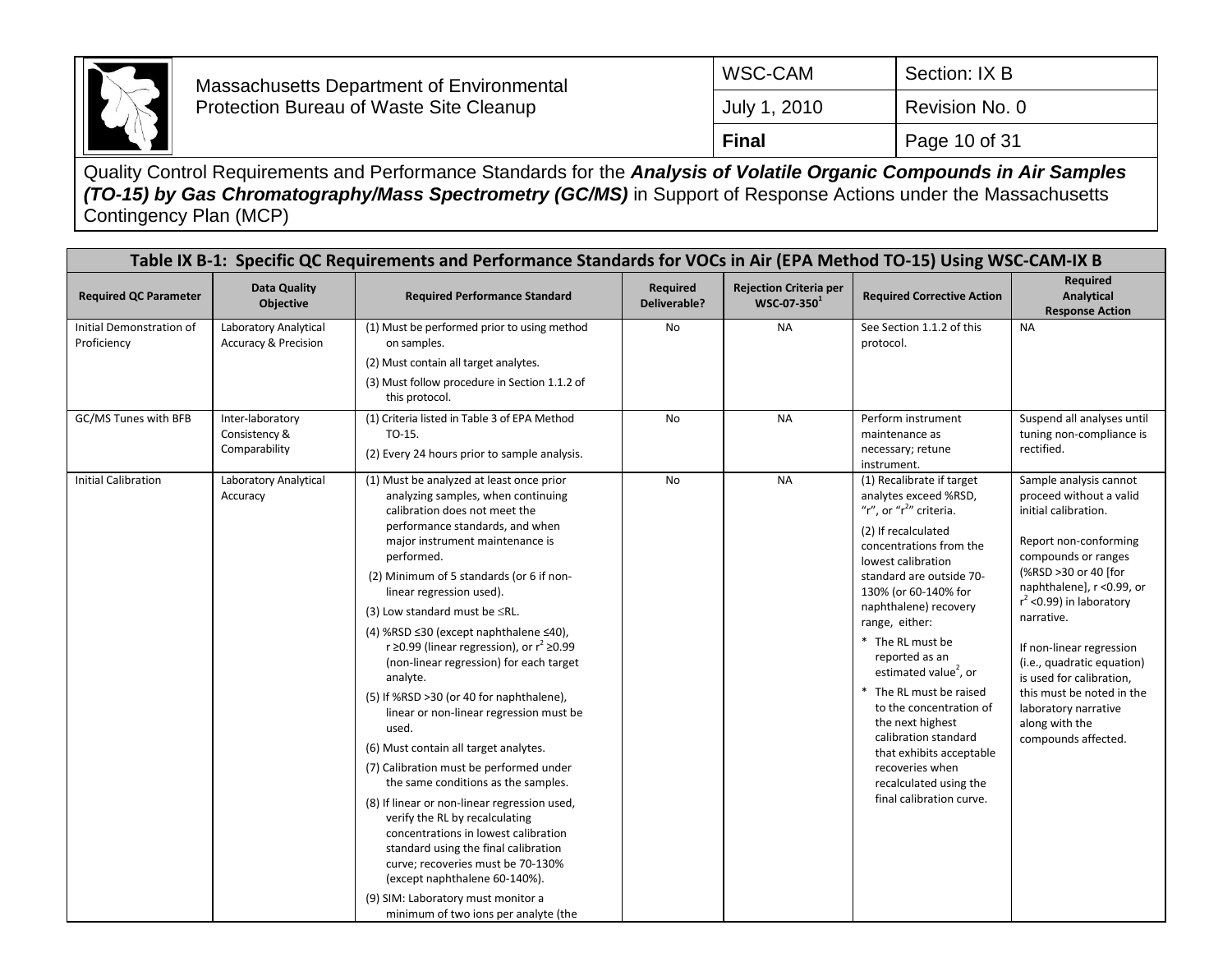

| ∣ Final      | Page 11 of 31  |
|--------------|----------------|
| July 1, 2010 | Revision No. 0 |
| I WSC-CAM    | Section: IX B  |

|                                            | Table IX B-1: Specific QC Requirements and Performance Standards for VOCs in Air (EPA Method TO-15) Using WSC-CAM-IX B |                                                                                                                                                                                                                                                                                                                                                                                                                                                                                                                                                                                                                                                                                                                                                                                                                                                                                                                                                                                                                                                                                                          |                                 |                                                 |                                                                                                                                                                                                                                                                                                                                                                           |                                                                                                                                                                                                                                                                                                                                                                                                                                                                                                                                 |
|--------------------------------------------|------------------------------------------------------------------------------------------------------------------------|----------------------------------------------------------------------------------------------------------------------------------------------------------------------------------------------------------------------------------------------------------------------------------------------------------------------------------------------------------------------------------------------------------------------------------------------------------------------------------------------------------------------------------------------------------------------------------------------------------------------------------------------------------------------------------------------------------------------------------------------------------------------------------------------------------------------------------------------------------------------------------------------------------------------------------------------------------------------------------------------------------------------------------------------------------------------------------------------------------|---------------------------------|-------------------------------------------------|---------------------------------------------------------------------------------------------------------------------------------------------------------------------------------------------------------------------------------------------------------------------------------------------------------------------------------------------------------------------------|---------------------------------------------------------------------------------------------------------------------------------------------------------------------------------------------------------------------------------------------------------------------------------------------------------------------------------------------------------------------------------------------------------------------------------------------------------------------------------------------------------------------------------|
| <b>Required QC Parameter</b>               | <b>Data Quality</b><br><b>Objective</b>                                                                                | <b>Required Performance Standard</b>                                                                                                                                                                                                                                                                                                                                                                                                                                                                                                                                                                                                                                                                                                                                                                                                                                                                                                                                                                                                                                                                     | Required<br><b>Deliverable?</b> | <b>Rejection Criteria per</b><br>$WSC-07-350^1$ | <b>Required Corrective Action</b>                                                                                                                                                                                                                                                                                                                                         | <b>Required</b><br>Analytical<br><b>Response Action</b>                                                                                                                                                                                                                                                                                                                                                                                                                                                                         |
|                                            |                                                                                                                        | primary ion or quantitation ion and a<br>minimum of one confirmation ion); this<br>is required for all target analytes and<br>internal standards.                                                                                                                                                                                                                                                                                                                                                                                                                                                                                                                                                                                                                                                                                                                                                                                                                                                                                                                                                        |                                 |                                                 |                                                                                                                                                                                                                                                                                                                                                                           |                                                                                                                                                                                                                                                                                                                                                                                                                                                                                                                                 |
| <b>Initial Calibration</b><br>Verification | Laboratory Analytical<br>Accuracy                                                                                      | Refer to LCS; ICV replaced with LCS.                                                                                                                                                                                                                                                                                                                                                                                                                                                                                                                                                                                                                                                                                                                                                                                                                                                                                                                                                                                                                                                                     | No                              | <b>NA</b>                                       | Refer to LCS; ICV replaced<br>with LCS.                                                                                                                                                                                                                                                                                                                                   | Refer to LCS; ICV<br>replaced with LCS.                                                                                                                                                                                                                                                                                                                                                                                                                                                                                         |
| <b>Continuing Calibration</b>              | Laboratory Analytical<br>Accuracy                                                                                      | (1) Every 24 hours prior to the analysis of<br>samples.<br>(2) Concentration level near midpoint of<br>curve.<br>(3) Must contain all target analytes.<br>(4) %D must be $\leq$ 30 for each target analyte.                                                                                                                                                                                                                                                                                                                                                                                                                                                                                                                                                                                                                                                                                                                                                                                                                                                                                              | No                              | <b>NA</b>                                       | Recalibrate if >20% of<br>target analytes exceed %D<br>criteria.<br>If ≤20% of compounds<br>exceed criteria,<br>recalibration is not<br>required as long as %D<br>50.                                                                                                                                                                                                     | Report non-conforming<br>compounds (%D >30) and<br>associated samples in<br>laboratory narrative.                                                                                                                                                                                                                                                                                                                                                                                                                               |
| <b>Method Blank</b>                        | Laboratory Method<br>Sensitivity<br>(contamination<br>evaluation)                                                      | (1) Every 24 hours prior to the analysis of<br>samples.<br>(2) Target analytes must be <rl.< td=""><td>Yes</td><td><b>NA</b></td><td>(1) If concentration of<br/>contaminant in sample is<br/>&lt;10x concentration in<br/>blank, locate source of<br/>contamination; correct<br/>problem; reanalyze<br/>method blank and<br/>associated samples.<br/>(2) No corrective action<br/>required if concentration<br/>of contaminant in sample<br/>is &gt;10x concentration in<br/>blank or if contaminant<br/>not detected in sample.</td><td>(1) If sample reanalysis is<br/>not possible, report non-<br/>conformance in<br/>laboratory narrative.<br/>(2) If contamination of<br/>method blanks is<br/>suspected or present, the<br/>laboratory, using a "B" or<br/>some other convention,<br/>should qualify the sample<br/>results. Blank<br/>contamination should<br/>also be documented in<br/>the laboratory narrative.<br/>(3) If re-analysis is<br/>performed within holding<br/>time and yields<br/>acceptable method blank<br/>results, the laboratory<br/>may report results of the</td></rl.<> | Yes                             | <b>NA</b>                                       | (1) If concentration of<br>contaminant in sample is<br><10x concentration in<br>blank, locate source of<br>contamination; correct<br>problem; reanalyze<br>method blank and<br>associated samples.<br>(2) No corrective action<br>required if concentration<br>of contaminant in sample<br>is >10x concentration in<br>blank or if contaminant<br>not detected in sample. | (1) If sample reanalysis is<br>not possible, report non-<br>conformance in<br>laboratory narrative.<br>(2) If contamination of<br>method blanks is<br>suspected or present, the<br>laboratory, using a "B" or<br>some other convention,<br>should qualify the sample<br>results. Blank<br>contamination should<br>also be documented in<br>the laboratory narrative.<br>(3) If re-analysis is<br>performed within holding<br>time and yields<br>acceptable method blank<br>results, the laboratory<br>may report results of the |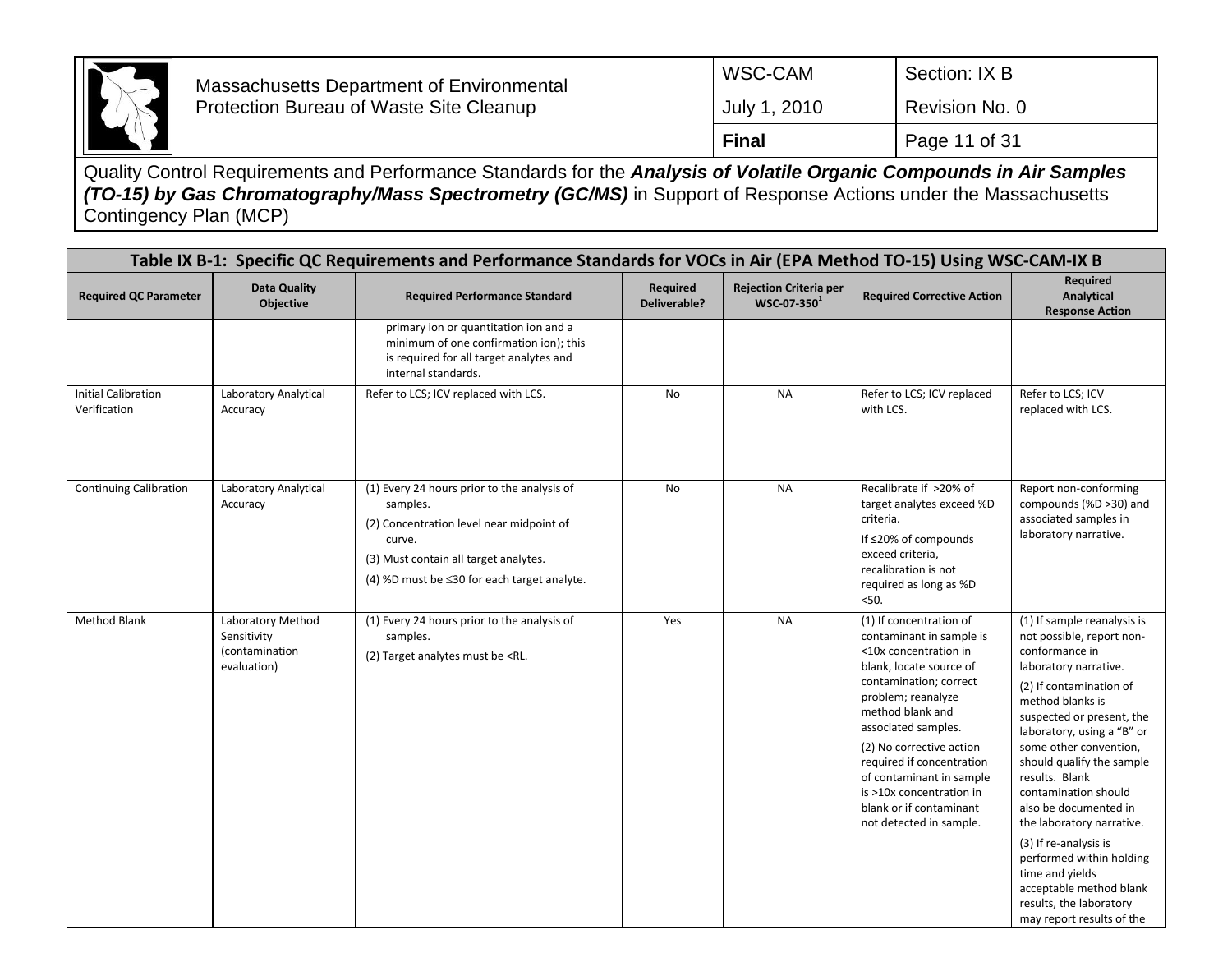

| <b>Final</b> | Page 12 of 31  |
|--------------|----------------|
| July 1, 2010 | Revision No. 0 |
| WSC-CAM      | Section: IX B  |

|                                    |                                         | Table IX B-1: Specific QC Requirements and Performance Standards for VOCs in Air (EPA Method TO-15) Using WSC-CAM-IX B                                                                                                                                                                                                                        |                                                   |                                                                                                                      |                                                                                                                                                                                                                                                                                                                                                                                                                                     |                                                                                                                                                                                                                                                                                                                                                                                                                                                                                                                                                                                                                      |
|------------------------------------|-----------------------------------------|-----------------------------------------------------------------------------------------------------------------------------------------------------------------------------------------------------------------------------------------------------------------------------------------------------------------------------------------------|---------------------------------------------------|----------------------------------------------------------------------------------------------------------------------|-------------------------------------------------------------------------------------------------------------------------------------------------------------------------------------------------------------------------------------------------------------------------------------------------------------------------------------------------------------------------------------------------------------------------------------|----------------------------------------------------------------------------------------------------------------------------------------------------------------------------------------------------------------------------------------------------------------------------------------------------------------------------------------------------------------------------------------------------------------------------------------------------------------------------------------------------------------------------------------------------------------------------------------------------------------------|
| <b>Required QC Parameter</b>       | <b>Data Quality</b><br><b>Objective</b> | <b>Required Performance Standard</b>                                                                                                                                                                                                                                                                                                          | Required<br>Deliverable?                          | <b>Rejection Criteria per</b><br>WSC-07-350 <sup>1</sup>                                                             | <b>Required Corrective Action</b>                                                                                                                                                                                                                                                                                                                                                                                                   | <b>Required</b><br>Analytical<br><b>Response Action</b>                                                                                                                                                                                                                                                                                                                                                                                                                                                                                                                                                              |
|                                    |                                         |                                                                                                                                                                                                                                                                                                                                               |                                                   |                                                                                                                      |                                                                                                                                                                                                                                                                                                                                                                                                                                     | re-analysis only.<br>(4) If re-analysis is<br>performed outside of<br>holding time, the<br>laboratory must report<br>results of both the initial<br>analysis and re-analysis.                                                                                                                                                                                                                                                                                                                                                                                                                                        |
| Laboratory Control<br>Sample (LCS) | Laboratory Analytical<br>Accuracy       | (1) Every 24 hours and after an initial<br>calibration.<br>(2) Concentration level near midpoint of<br>curve.<br>(3) Must contain all target analytes.<br>(4) Percent recoveries must be between 70-<br>130% for target analytes except for<br>"difficult" analytes <sup>(**)</sup> which must exhibit<br>percent recoveries between 50-150%. | Yes                                               | Recovery <10%;<br>affects nondetect<br>results for affected<br>analyte in all<br>samples analyzed<br>under this LCS. | (1) If recoveries are low<br>(<50% for "difficult"<br>analytes [**] and <70% for<br>remaining compounds),<br>reanalyze LCS and<br>associated samples.<br>(2) If recoveries are high<br>(>150% for "difficult"<br>analytes $[**]$ and $>130\%$<br>for remaining<br>compounds), reanalyze<br>LCS and associated<br>samples if affected<br>compounds were<br>detected in associated<br>samples; otherwise,<br>reanalysis not required. | (1) If sample re-analysis is<br>not possible report non-<br>conformance in<br>laboratory narrative.<br>(2) If recovery is outside<br>of 70-130% (50-150% for<br>"difficult" analytes [**])<br>for any analyte, report<br>non-conforming<br>compounds in laboratory<br>narrative.<br>(3) If re-analysis is<br>performed within holding<br>time and yields<br>acceptable LCS results,<br>the laboratory may<br>report results of the re-<br>analysis only.<br>(4) If re-analysis is<br>performed outside of<br>holding time, the<br>laboratory must report<br>results of both the initial<br>analysis and re-analysis. |
| Matrix Duplicate                   | Method Precision in<br>Sample Matrix    | (1) Every 24 hours (sample selected at<br>discretion of laboratory or at request of<br>data user).<br>(2) RPDs $\leq$ 25 for results >5x the RL.                                                                                                                                                                                              | Yes<br>ONLY when<br>requested by the<br>data user | <b>NA</b>                                                                                                            | Narrate non-<br>conformance.                                                                                                                                                                                                                                                                                                                                                                                                        | Note exceedances in<br>laboratory narrative.                                                                                                                                                                                                                                                                                                                                                                                                                                                                                                                                                                         |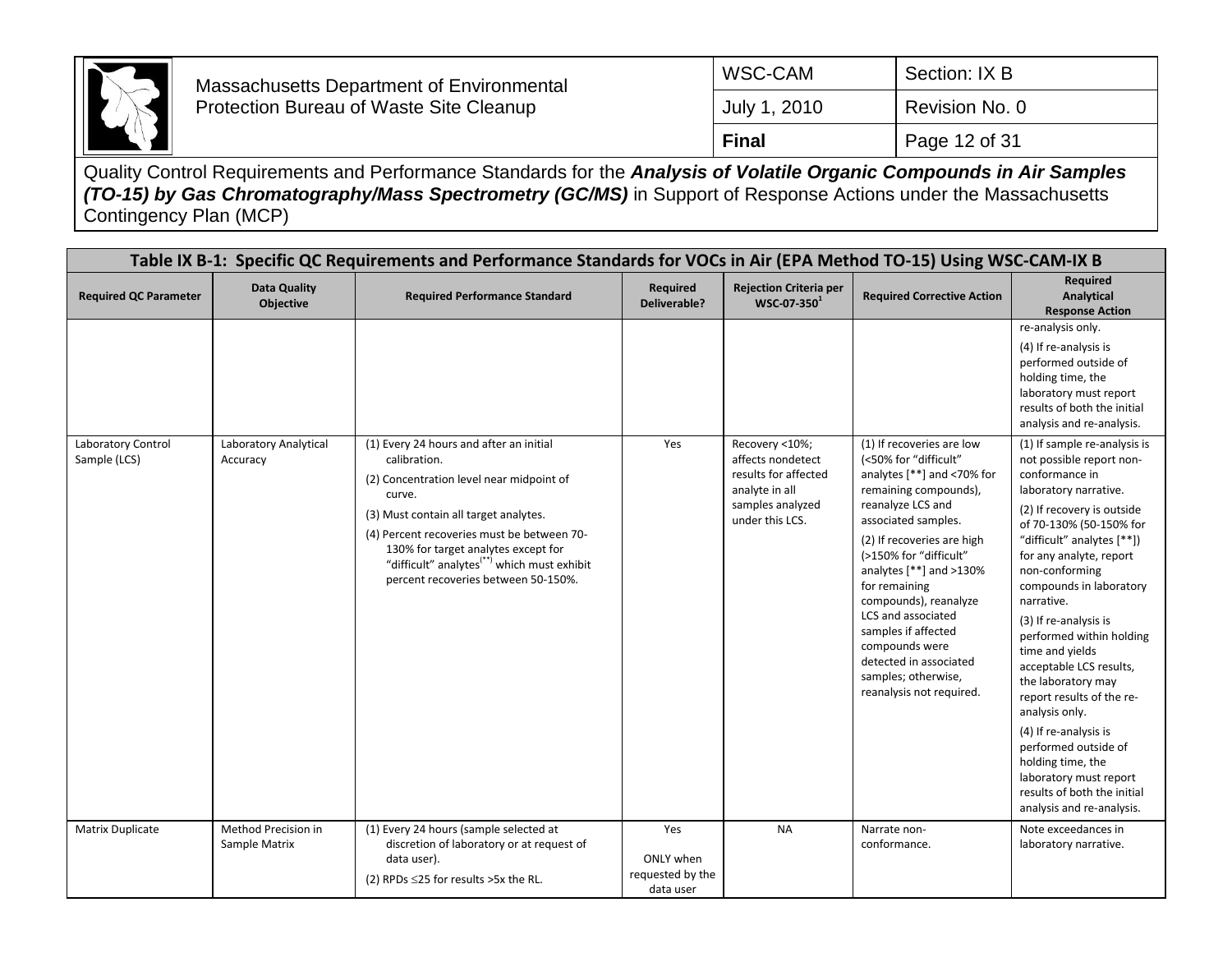

| ∣ Final      | Page 13 of 31  |
|--------------|----------------|
| July 1, 2010 | Revision No. 0 |
| I WSC-CAM    | Section: IX B  |

|                              | Table IX B-1: Specific QC Requirements and Performance Standards for VOCs in Air (EPA Method TO-15) Using WSC-CAM-IX B |                                                                                                                                                                                                                                                                                                                                                                                                                                                              |                          |                                                                                                                                |                                                                                                                                                                                                                                                                                                              |                                                                                                                                                                                                                                                                                                                                                                                                                                                                                                                                                                                                                                                                                                                                                                                                                                                                              |
|------------------------------|------------------------------------------------------------------------------------------------------------------------|--------------------------------------------------------------------------------------------------------------------------------------------------------------------------------------------------------------------------------------------------------------------------------------------------------------------------------------------------------------------------------------------------------------------------------------------------------------|--------------------------|--------------------------------------------------------------------------------------------------------------------------------|--------------------------------------------------------------------------------------------------------------------------------------------------------------------------------------------------------------------------------------------------------------------------------------------------------------|------------------------------------------------------------------------------------------------------------------------------------------------------------------------------------------------------------------------------------------------------------------------------------------------------------------------------------------------------------------------------------------------------------------------------------------------------------------------------------------------------------------------------------------------------------------------------------------------------------------------------------------------------------------------------------------------------------------------------------------------------------------------------------------------------------------------------------------------------------------------------|
| <b>Required QC Parameter</b> | <b>Data Quality</b><br>Objective                                                                                       | <b>Required Performance Standard</b>                                                                                                                                                                                                                                                                                                                                                                                                                         | Required<br>Deliverable? | <b>Rejection Criteria per</b><br>$WSC-07-350^1$                                                                                | <b>Required Corrective Action</b>                                                                                                                                                                                                                                                                            | Required<br>Analytical<br><b>Response Action</b>                                                                                                                                                                                                                                                                                                                                                                                                                                                                                                                                                                                                                                                                                                                                                                                                                             |
| <b>Internal Standards</b>    | Laboratory Analytical<br>Accuracy<br>and<br>Method Accuracy in<br>Sample Matrix                                        | (1) Minimum of 3 at retention times across<br>GC run. Recommended internal<br>standards are:<br>Bromochloromethane<br>1,4-Difluorobenzene<br>Chlorobenzene-d5<br>(2) Area counts in samples must be between<br>60-140% of the area counts in the<br>associated continuing calibration<br>standard.<br>(3) Retention times of internal standards<br>must be within $\pm 0.33$ minutes of<br>retention times in associated continuing<br>calibration standard. | Yes                      | Recovery <20%;<br>affects all nondetect<br>results quantitated<br>using affected<br>internal standard in<br>associated sample. | If one or more internal<br>standards are outside of<br>limits, reanalyze sample<br>unless obvious<br>interference present (e.g.,<br>UCM).<br>NOTE: If obvious<br>interference is present<br>and internal standard area<br>would cause rejection of<br>data (i.e., <20%),<br>reanalyze sample on<br>dilution. | (1) Report<br>nonconformances in<br>laboratory narrative.<br>Include actual recovery<br>of internal standard and<br>provide summary of<br>analytes quantitated<br>using the internal<br>standard.<br>(2) If reanalysis yields<br>similar internal standard<br>non-conformances, the<br>laboratory must report<br>results of both analyses.<br>(3) If reanalysis is<br>performed within holding<br>time and yields<br>acceptable internal<br>standard recoveries, the<br>laboratory may report<br>results of the reanalysis<br>only.<br>(4) If reanalysis is<br>performed outside of the<br>holding time and yields<br>acceptable internal<br>standard recoveries, the<br>laboratory must report<br>results of both analyses.<br>(5) If sample is not<br>reanalyzed due to<br>obvious interference, the<br>laboratory must provide<br>the chromatogram in the<br>data report. |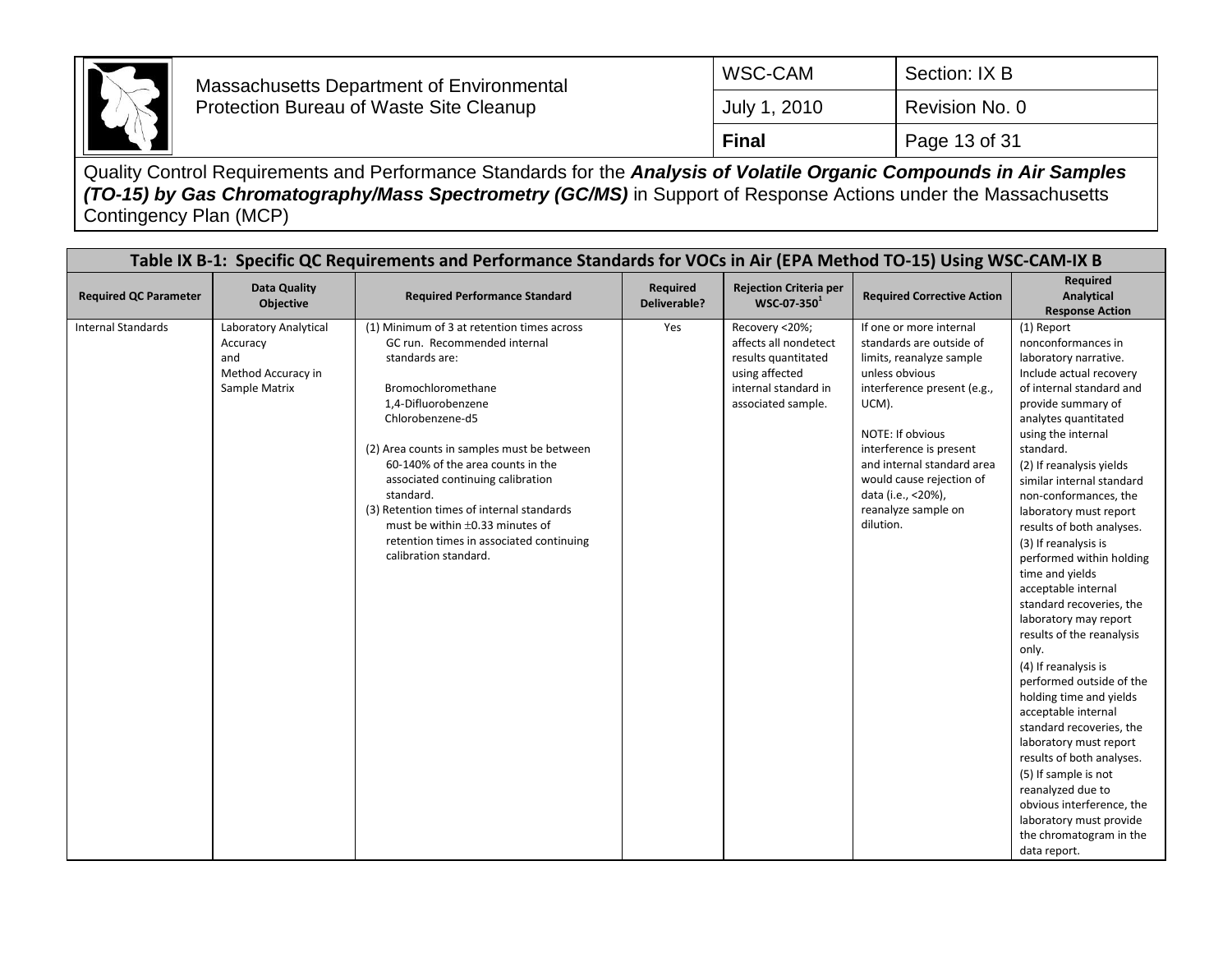

| ∣ Final      | Page 14 of 31  |
|--------------|----------------|
| July 1, 2010 | Revision No. 0 |
| I WSC-CAM    | Section: IX B  |

|                              | Table IX B-1: Specific QC Requirements and Performance Standards for VOCs in Air (EPA Method TO-15) Using WSC-CAM-IX B |                                                                                                                                                                                                                                                                                                                                                                                                                                                                                                                         |                          |                                          |                                                                                                              |                                                         |
|------------------------------|------------------------------------------------------------------------------------------------------------------------|-------------------------------------------------------------------------------------------------------------------------------------------------------------------------------------------------------------------------------------------------------------------------------------------------------------------------------------------------------------------------------------------------------------------------------------------------------------------------------------------------------------------------|--------------------------|------------------------------------------|--------------------------------------------------------------------------------------------------------------|---------------------------------------------------------|
| <b>Required QC Parameter</b> | <b>Data Quality</b><br>Objective                                                                                       | <b>Required Performance Standard</b>                                                                                                                                                                                                                                                                                                                                                                                                                                                                                    | Required<br>Deliverable? | Rejection Criteria per<br>$WSC-07-350^1$ | <b>Required Corrective Action</b>                                                                            | Required<br><b>Analytical</b><br><b>Response Action</b> |
| Quantitation                 | <b>NA</b>                                                                                                              | (1) Quantitation must be based on internal<br>standard calibration.                                                                                                                                                                                                                                                                                                                                                                                                                                                     | <b>NA</b>                | <b>NA</b>                                | <b>NA</b>                                                                                                    | <b>NA</b>                                               |
|                              |                                                                                                                        | (2) The laboratory must use the average<br>response factor or linear or non-linear<br>regression curve generated from the<br>associated initial calibration for<br>quantitation of each target analyte.                                                                                                                                                                                                                                                                                                                 |                          |                                          |                                                                                                              |                                                         |
|                              |                                                                                                                        | (3) The internal standard used for<br>quantitation should be the one nearest<br>the retention time of the subject<br>analyte.                                                                                                                                                                                                                                                                                                                                                                                           |                          |                                          |                                                                                                              |                                                         |
|                              |                                                                                                                        | (4) Results must be reported with 2 or more<br>"significant figures" if $\geq$ RL. If reporting<br>values below the RL, report with 1 or<br>more "significant figures". <sup>3</sup>                                                                                                                                                                                                                                                                                                                                    |                          |                                          |                                                                                                              |                                                         |
| Identification               | <b>NA</b>                                                                                                              | (1) The relative retention time (RRT) of the<br>target analyte in the sample must agree<br>with the RRT of the target analyte in the<br>associated continuing calibration<br>standard within $\pm$ 0.33 minutes; and                                                                                                                                                                                                                                                                                                    | <b>NA</b>                | <b>NA</b>                                | <b>NA</b>                                                                                                    | <b>NA</b>                                               |
|                              |                                                                                                                        | (2) The relative intensities of the primary<br>(quantitation) and secondary ions (Table<br>2 of EPA Method TO-15) for the target<br>analyte in the sample must agree within<br>$\pm$ 20% of the relative intensities of the<br>same ions in the continuing calibration<br>standard. Note that several analytes on<br>the WSC-CAM-IX B list are not included<br>in Table 2 of the EPA Method TO-15; the<br>primary and secondary ions for these<br>analytes are provided in the footnote of<br>this table <sup>4</sup> . |                          |                                          |                                                                                                              |                                                         |
| <b>Media Certification</b>   | Laboratory and Field<br><b>Analytical Accuracy</b>                                                                     | (1) Batch or individual canister certification<br>must be performed, as directed by the<br>data user.<br>(2) Canister certifications: target analytes                                                                                                                                                                                                                                                                                                                                                                   | Yes                      | <b>NA</b>                                | (1) Reclean canisters until<br>certifications pass the<br>acceptance criteria.<br>Canisters must not be sent | Report nonconformances<br>in laboratory narrative.      |
|                              |                                                                                                                        | must be <rl.< td=""><td></td><td></td><td>out for field sampling</td><td></td></rl.<>                                                                                                                                                                                                                                                                                                                                                                                                                                   |                          |                                          | out for field sampling                                                                                       |                                                         |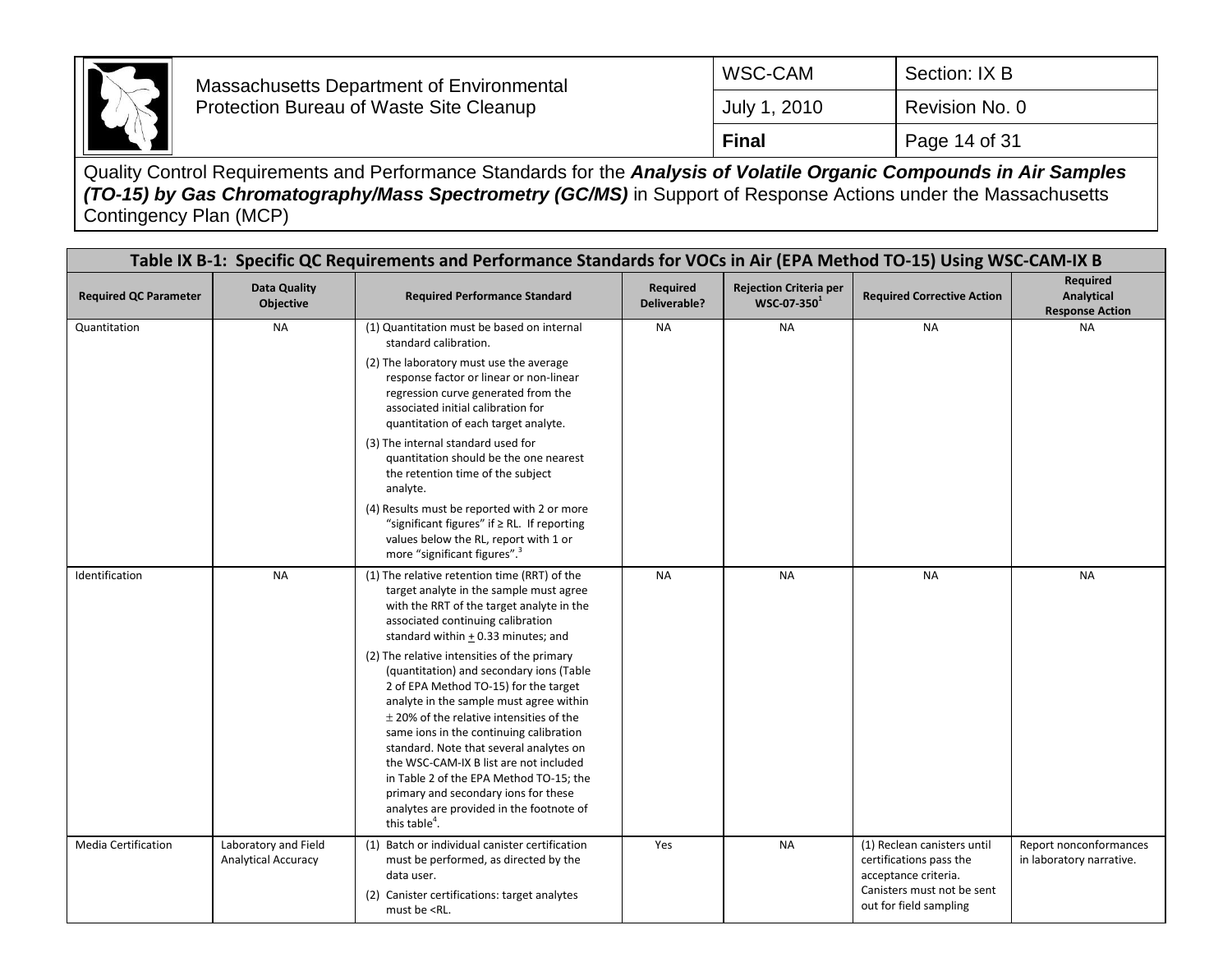

| ∣ Final      | Page 15 of 31  |
|--------------|----------------|
| July 1, 2010 | Revision No. 0 |
| I WSC-CAM    | Section: IX B  |

| Table IX B-1: Specific QC Requirements and Performance Standards for VOCs in Air (EPA Method TO-15) Using WSC-CAM-IX B |                                         |                                                                                                                                                                                                                                                                                                                                                                                                                                                                                                                                                                                                                                                                                                                                                                                                                                                                                                                                                                               |                          |                                                 |                                                                                                              |                                                                                                                                                                                                                                                                                                                                                                                                                                                                                                                                                                                                                                                                                                                                                                                                      |
|------------------------------------------------------------------------------------------------------------------------|-----------------------------------------|-------------------------------------------------------------------------------------------------------------------------------------------------------------------------------------------------------------------------------------------------------------------------------------------------------------------------------------------------------------------------------------------------------------------------------------------------------------------------------------------------------------------------------------------------------------------------------------------------------------------------------------------------------------------------------------------------------------------------------------------------------------------------------------------------------------------------------------------------------------------------------------------------------------------------------------------------------------------------------|--------------------------|-------------------------------------------------|--------------------------------------------------------------------------------------------------------------|------------------------------------------------------------------------------------------------------------------------------------------------------------------------------------------------------------------------------------------------------------------------------------------------------------------------------------------------------------------------------------------------------------------------------------------------------------------------------------------------------------------------------------------------------------------------------------------------------------------------------------------------------------------------------------------------------------------------------------------------------------------------------------------------------|
| <b>Required QC Parameter</b>                                                                                           | <b>Data Quality</b><br><b>Objective</b> | <b>Required Performance Standard</b>                                                                                                                                                                                                                                                                                                                                                                                                                                                                                                                                                                                                                                                                                                                                                                                                                                                                                                                                          | Required<br>Deliverable? | <b>Rejection Criteria per</b><br>$WSC-07-350^1$ | <b>Required Corrective Action</b>                                                                            | <b>Required</b><br>Analytical<br><b>Response Action</b>                                                                                                                                                                                                                                                                                                                                                                                                                                                                                                                                                                                                                                                                                                                                              |
| <b>General Reporting</b>                                                                                               | <b>NA</b>                               | (3) Flow controller calibration must be<br>verified by the laboratory prior to<br>sample collection and upon receipt with<br>the samples.<br>(4) RPD of the pre- and post-flow controller<br>calibration checks should be ≤20.<br>(1) The full analyte list in Table IX B-2 must                                                                                                                                                                                                                                                                                                                                                                                                                                                                                                                                                                                                                                                                                              | <b>NA</b>                | <b>NA</b>                                       | without an acceptable<br>certification.<br>(2) Narrate flow controller<br>RPD non-conformances.<br><b>NA</b> | (1) Qualification of the                                                                                                                                                                                                                                                                                                                                                                                                                                                                                                                                                                                                                                                                                                                                                                             |
| <b>Issues</b>                                                                                                          |                                         | be reported in order to obtain<br>Presumptive Certainty.<br>(2) The laboratory must only report values<br>$\ge$ the sample-specific reporting limit;<br>optionally, values below the sample-<br>specific reporting limit can be reported<br>as estimated, if requested. The<br>laboratory must report results for<br>samples and blanks in a consistent<br>manner.<br>(1) Dilutions: If diluted and undiluted<br>analyses are performed, the laboratory<br>should report results for the lowest<br>dilution within the valid calibration<br>range for each analyte. The associated<br>QC (e.g., method blanks, LCSs) for each<br>analysis must be reported.<br>(2) Refer to Section 3.3, TICs by GC/MS, for<br>guidance.<br>(3) Refer to Appendix IX B-1 for chain-of-<br>custody requirements regarding<br>preservation and holding times.<br>(4) Chain-of-custody documentation<br>requirements must be completed by the<br>sampler as per Section 3.2 of this<br>protocol. |                          |                                                 |                                                                                                              | data is required if<br>reporting values below<br>the sample-specific<br>reporting limit.<br>(2) Complete analytical<br>documentation for<br>diluted and undiluted<br>analyses must be made<br>available for review<br>during an audit.<br>(3) TICs will be evaluated<br>at the discretion of the<br>data user consistent with<br>the guidelines presented<br>in Appendix IX B-3.<br>(4) The performance of<br>dilutions must be<br>documented in the<br>laboratory narrative or<br>on the report form.<br>Unless due to elevated<br>concentrations of target<br>compounds, reasons for<br>dilutions must be<br>explained in the<br>laboratory narrative.<br>(5) If canister vacuum on<br>receipt is >15 in. Hg or if<br>the laboratory receipt<br>canister vacuum differs<br>from final field vacuum |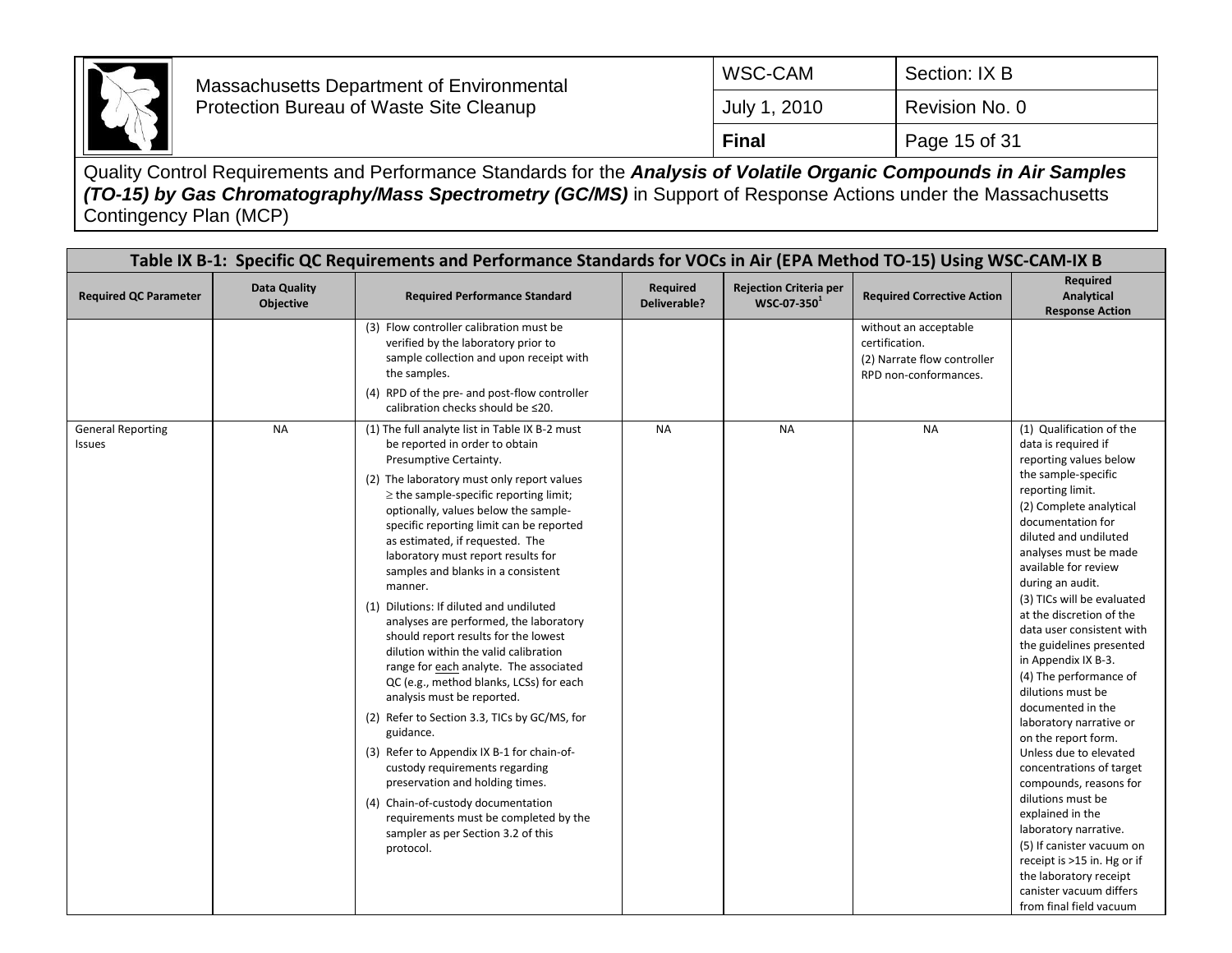

| Final        | Page 16 of 31  |
|--------------|----------------|
| July 1, 2010 | Revision No. 0 |
| WSC-CAM      | Section: IX B  |

| Table IX B-1: Specific QC Requirements and Performance Standards for VOCs in Air (EPA Method TO-15) Using WSC-CAM-IX B                                                                                                                                                                                                                                                                                                                                                                                                                                                                                                                 |                           |                                      |                          |                                                 |                                   |                                                                                                                                                                                                                                                                                                                   |
|----------------------------------------------------------------------------------------------------------------------------------------------------------------------------------------------------------------------------------------------------------------------------------------------------------------------------------------------------------------------------------------------------------------------------------------------------------------------------------------------------------------------------------------------------------------------------------------------------------------------------------------|---------------------------|--------------------------------------|--------------------------|-------------------------------------------------|-----------------------------------|-------------------------------------------------------------------------------------------------------------------------------------------------------------------------------------------------------------------------------------------------------------------------------------------------------------------|
| <b>Required QC Parameter</b>                                                                                                                                                                                                                                                                                                                                                                                                                                                                                                                                                                                                           | Data Quality<br>Objective | <b>Required Performance Standard</b> | Required<br>Deliverable? | <b>Rejection Criteria per</b><br>$WSC-07-350^1$ | <b>Required Corrective Action</b> | Required<br>Analytical<br><b>Response Action</b>                                                                                                                                                                                                                                                                  |
|                                                                                                                                                                                                                                                                                                                                                                                                                                                                                                                                                                                                                                        |                           |                                      |                          |                                                 |                                   | by more than $±5$ in Hg,<br>the data user should be<br>contacted before analysis<br>can proceed; the canister<br>pressure anomalies must<br>be explained in the<br>laboratory narrative.<br>(6) If samples are<br>analyzed outside of<br>holding time, note the<br>nonconformance in the<br>laboratory narrative. |
| Potentially "difficult" analytes include: hexachlorobutadiene, 1,2,4-trichlorobenzene, naphthalene, acetone, and 1,4-dioxane<br>As per Appendix IV of MassDEP Policy #WSC-07-350, MCP Representativeness Evaluations and Data Usability Assessments, September 2007, if these results are observed, data users should consider nondetect<br>results as unusable and positive results as estimated with a significant low bias.<br>f the RL is estimated due to unacceptable recovery of the lowest standard, the CAM RL has not been achieved; Question G of the "MassDEP MCP Analytical Protocol Certification Form" must be answered |                           |                                      |                          |                                                 |                                   |                                                                                                                                                                                                                                                                                                                   |

"NO" and this must be addressed in the laboratory narrative.

<sup>3</sup>Reporting protocol for "significant figures" is a policy decision included for standardization and consistency for reporting of results and is not a definition of "significant" in the scientific or mathematical sense. 4 Primary and Secondary ions for WSC-CAM-IX B Analytes that are not in Table 2 of the TO-15 method:

Acetone: 43/58

Bromodichloromethane: 83/85/129

Dibromochloromethane: 129/127/131

1,2-Dichlorobenzene: 146/75/111

1,3-Dichlorobenzene: 146/75/111

Cis-1,2-Dichloroethene: 61/96/98

Trans-1,2-Dichloroethene: 61/96/98 Trans-1,3-Dichloropropene: 75/39/7

Naphthalene: 128/102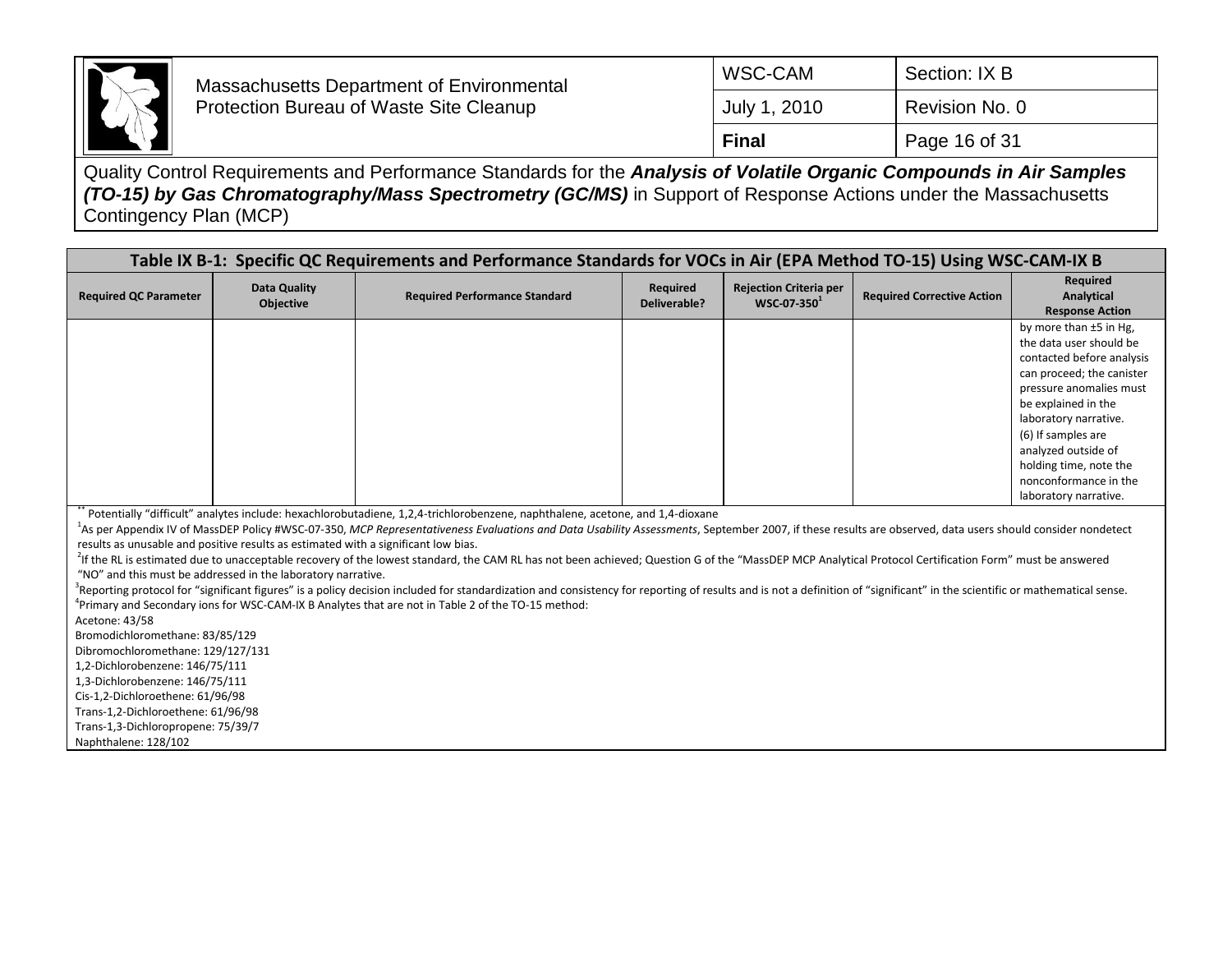

| Final        | Page 17 of 31  |
|--------------|----------------|
| July 1, 2010 | Revision No. 0 |
| WSC-CAM      | Section: IX B  |

Quality Control Requirements and Performance Standards for the *Analysis of Volatile Organic Compounds in Air Samples (TO-15) by Gas Chromatography/Mass Spectrometry (GC/MS)* in Support of Response Actions under the Massachusetts Contingency Plan (MCP)

1.6 Analyte List for WSC-CAM-IX B

The MCP analyte list for WSC-CAM-IX B is presented in Table IX B-2. The list is comprised of potential contaminants that are readily-analyzable by WSC-CAM-IX B and is intended to be protective of human health and the environment.

It is the responsibility of the data user, in concert with the laboratory, to establish the range and required RL for the target analytes. Sources of various MassDEP standards and criteria include MassDEP's *Typical Indoor Air Concentrations* (2008) and the MCP No Significant Risk criteria.

1.6.1 Analyte List Reporting Requirements for WSC-CAM-IX B

As described in Table IX B-1, reporting the full WSC-CAM-IX B analyte list is a "Presumptive Certainty" data requirement for this protocol.

In addition, it is the responsibility of the data user, in concert with the laboratory, to establish a site-specific target analyte list for the WSC-CAM-IX B protocol that includes all identified site contaminants of concern (in addition to those included in the protocol's target analyte list) that may pose a potential indoor risk and are analyzable by EPA Method TO-15. For purposes of complying with this requirement, compounds analyzable by EPA Method TO-15 are those compounds included in Table 2, *Characteristic Masses (M/Z) Used For Quanitfying The Title III Clean Air Act Amendment Compounds*, of EPA Method TO-15.

**Note: a data user who avoids the detection and quantitation of a contaminant that is present or likely present at a site above background levels by limiting an analyte list could be found in criminal violation of MGL c. 21E or any regulations or orders adopted or issued thereunder.**

|                         | Several analytes, which are not included in EPA Method TO-15, Table 2, are included as a |  |
|-------------------------|------------------------------------------------------------------------------------------|--|
| <b>Analytical Note:</b> | WSC-CAM-IX B protocol target analyte; see footnote 4 on Table IX B-1.                    |  |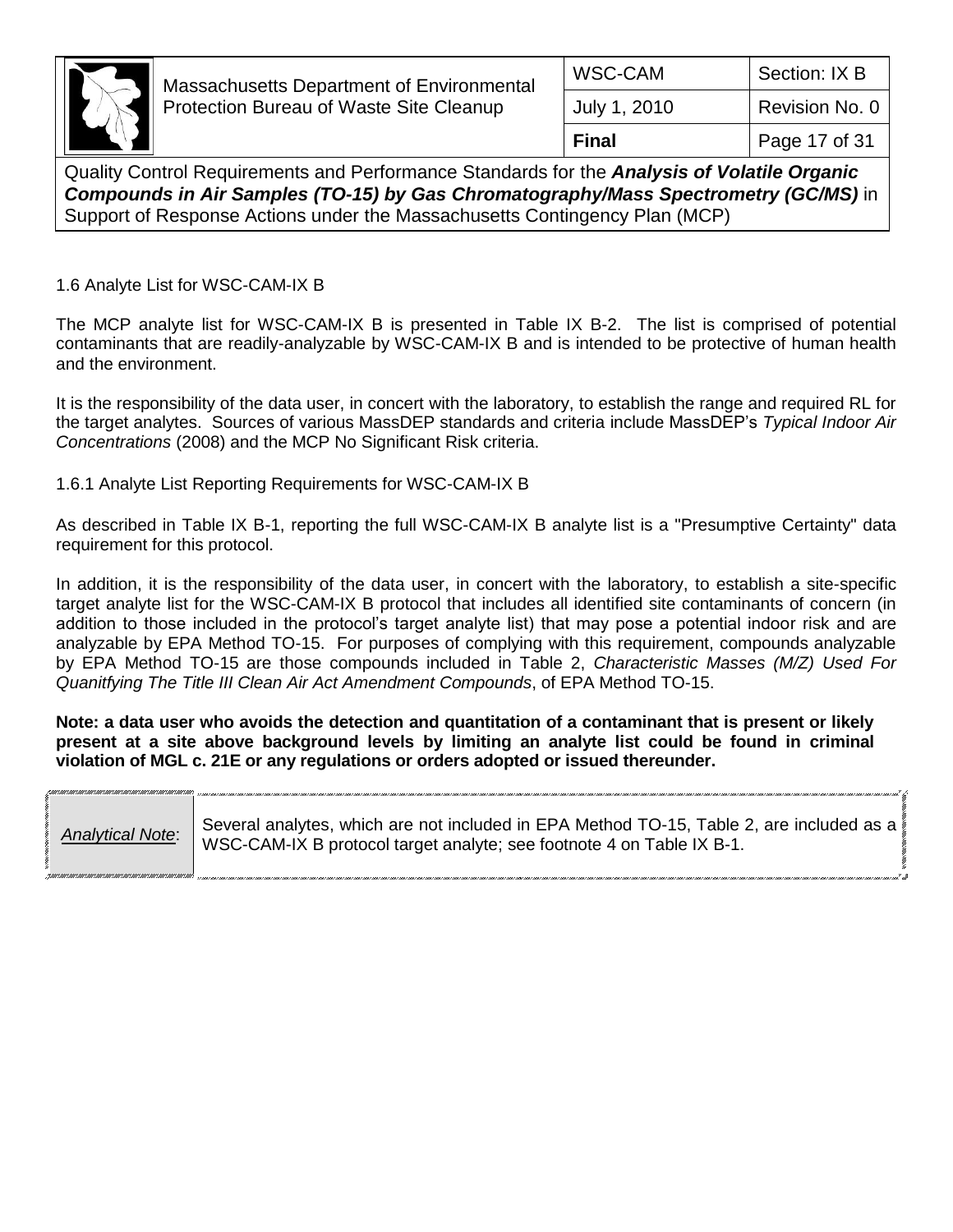

| WSC-CAM      | Section: IX B  |
|--------------|----------------|
| July 1, 2010 | Revision No. 0 |
| <b>Final</b> | Page 18 of 31  |

| Table IX B-2: Analyte List for WSC-CAM-IX B (EPA TO-15) |               |  |
|---------------------------------------------------------|---------------|--|
| Analyte                                                 | <b>CASN</b>   |  |
| Acetone                                                 | 67-64-1       |  |
| Benzene                                                 | 71-43-2       |  |
| Bromodichloromethane <sup>1</sup>                       | 75-27-4       |  |
| <b>Bromoform</b>                                        | 75-25-2       |  |
| Bromomethane <sup>1</sup>                               | 74-83-9       |  |
| Carbon Tetrachloride <sup>1</sup>                       | 56-23-5       |  |
| Chlorobenzene                                           | 108-90-7      |  |
| Chloroform                                              | 67-66-3       |  |
| Dibromochloromethane <sup>1,2</sup>                     | 124-48-1      |  |
| Dichlorobenzene, 1,2- (o-DCB) <sup>1</sup>              | $95 - 50 - 1$ |  |
| Dichlorobenzene, 1,3- (m-DCB) <sup>1</sup>              | 541-73-1      |  |
| Dichlorobenzene, 1,4- (p-DCB) <sup>1</sup>              | 106-46-7      |  |
| Dichloroethane, 1,1-                                    | 75-34-3       |  |
| Dichloroethane, 1,2-1                                   | 107-06-2      |  |
| Dichloroethylene, 1,1-                                  | 75-35-4       |  |
| Dichloroethylene, Cis-1,2-                              | 156-59-2      |  |
| Dichloroethylene, Trans-1,2-                            | 156-60-5      |  |
| Dichloromethane (Methylene chloride)                    | 75-09-2       |  |
| Dichloropropane, 1,2-1                                  | 78-87-5       |  |
| Dichloropropene, cis-1,3-1                              | 10061-01-5    |  |
| Dichloropropene, trans-1,3-1                            | 10061-02-6    |  |
| Dioxane, 1,4-1                                          | 123-91-1      |  |
| Ethylbenzene                                            | 100-41-4      |  |
| Ethylene Dibromide <sup>1,2</sup>                       | 106-93-4      |  |
| Hexachlorobutadiene <sup>1,2</sup>                      | 87-68-3       |  |
| Methyl Ethyl Ketone                                     | 78-93-3       |  |
| Methyl Isobutyl Ketone                                  | 108-10-1      |  |
| Methyl Tert Butyl Ether                                 | 1634-04-4     |  |
| Naphthalene <sup>1</sup>                                | $91 - 20 - 3$ |  |
| Styrene                                                 | 100-42-5      |  |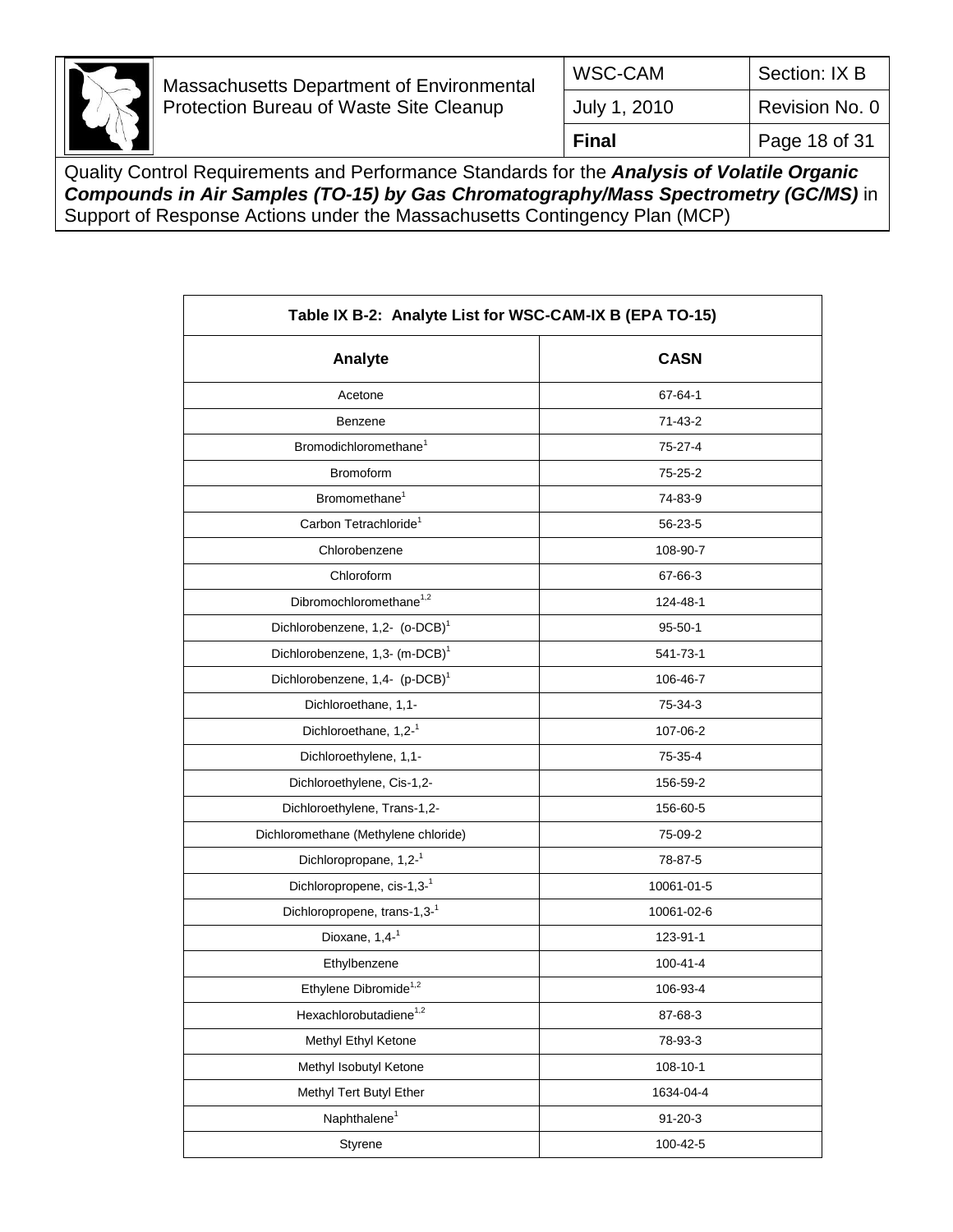

| WSC-CAM      | Section: IX B  |
|--------------|----------------|
| July 1, 2010 | Revision No. 0 |
| Final        | Page 19 of 31  |

| Table IX B-2: Analyte List for WSC-CAM-IX B (EPA TO-15)                                                                                                                                                                                                          |               |  |  |
|------------------------------------------------------------------------------------------------------------------------------------------------------------------------------------------------------------------------------------------------------------------|---------------|--|--|
| Analyte                                                                                                                                                                                                                                                          | <b>CASN</b>   |  |  |
| Tetrachloroethane, 1,1,2,2- <sup>1,2</sup>                                                                                                                                                                                                                       | 79-34-5       |  |  |
| Tetrachloroethylene                                                                                                                                                                                                                                              | 127-18-4      |  |  |
| Toluene                                                                                                                                                                                                                                                          | 108-88-3      |  |  |
| Trichlorobenzene, 1,2,4-                                                                                                                                                                                                                                         | 120-82-1      |  |  |
| Trichloroethane, 1,1,1-                                                                                                                                                                                                                                          | $71 - 55 - 6$ |  |  |
| Trichloroethane, 1,1,2-1                                                                                                                                                                                                                                         | 79-00-5       |  |  |
| Trichloroethylene <sup>1</sup>                                                                                                                                                                                                                                   | 79-01-6       |  |  |
| Vinyl Chloride <sup>1</sup>                                                                                                                                                                                                                                      | $75-01-4$     |  |  |
| Xylenes (Mixed Isomers)                                                                                                                                                                                                                                          | 1330-20-7     |  |  |
| Standard RL for this compound in the full scan mode of operation may not be able to achieve regulatory<br>compliance limit.<br>${}^{\rho}$ Standard RL for this compound in the SIM mode of operation may not be able to achieve regulatory<br>compliance limit. |               |  |  |
| <b>CASN - Chemical Abstracts Service Numbers</b>                                                                                                                                                                                                                 |               |  |  |
| NOTE: Other VOCs may also be analyzed using the WSC-CAM-IX B Protocol but are not considered part of<br>the CAM target analyte list.                                                                                                                             |               |  |  |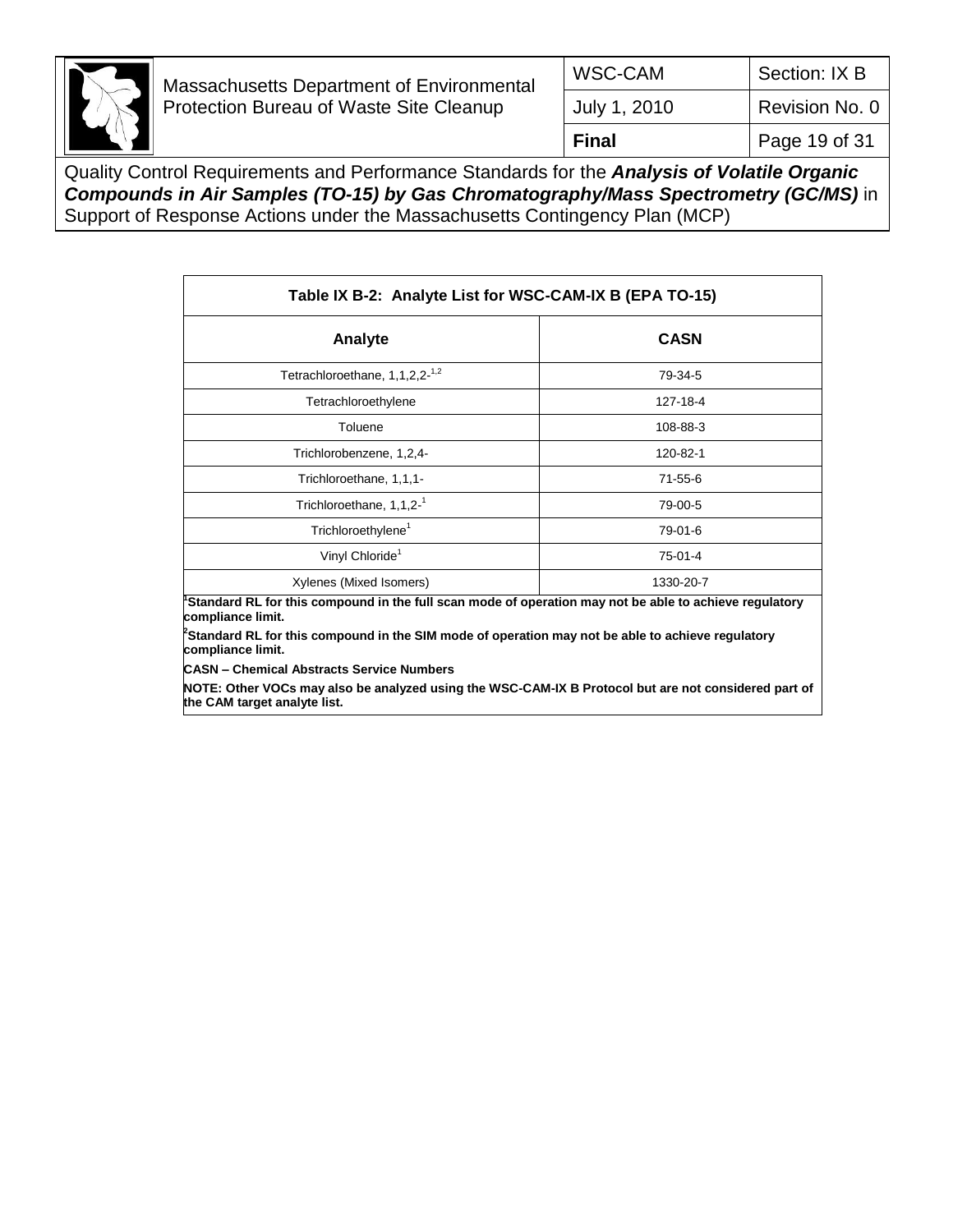

| WSC-CAM      | Section: IX B  |
|--------------|----------------|
| July 1, 2010 | Revision No. 0 |
| <b>Final</b> | Page 20 of 31  |

Quality Control Requirements and Performance Standards for the *Analysis of Volatile Organic Compounds in Air Samples (TO-15) by Gas Chromatography/Mass Spectrometry (GC/MS)* in Support of Response Actions under the Massachusetts Contingency Plan (MCP)

### **2.0 Data Usability Assessment**

Specific guidance applicable to all Class A, B or C RAO Statements, including partial RAOs, for preparation of Representativeness Evaluations and Data Usability Assessments pursuant to 310 CMR 40.1056(2)(k) of the MCP is provided in *MCP Representativeness Evaluations and Data Usability Assessments* (Policy #WSC-07- 350). This document provides general information regarding the purpose and content of these required evaluations as a component of and in support of an RAO submittal. The most current version of this document may be found at the following URL: [https://www.mass.gov/site-cleanup-regulations-policies-forms-more.](https://www.mass.gov/site-cleanup-regulations-policies-forms-more)

Overall usability of data produced using this CAM protocol should be evaluated for compliance with projectspecific data objectives using MassDEP Policy #WSC-07-350, regardless of "Presumptive Certainty" status.

#### **3.0 Reporting Requirements for WSC-CAM-IX B**

#### 3.1 General Reporting Requirements for WSC-CAM-IX B

General environmental laboratory reporting requirements for analytical data used in support of assessment and evaluation decisions at MCP disposal sites are presented in WSC-CAM-VII A, Section 2.4. This guidance document provides limited recommendations for field QC, as well as the required content of the laboratory report, which includes:

- Laboratory identification information,
- $\triangleright$  Analytical results and supporting information,
- $\geq$  Sample- and batch-specific QC information,<br>  $\geq$  Laboratory Report Certification Statement,
- Laboratory Report Certification Statement,
- $\geq$  Copy of the Analytical Protocol Certification Form,<br>  $\geq$  Laboratory narrative contents, and
- Laboratory narrative contents, and
- > Chain-of-custody form requirements.

#### 3.2 Specific Reporting Requirements for WSC-CAM-IX B

Specific QC requirements and performance standards for WSC-CAM-IX B are presented in Table IX B-1. Specific reporting requirements for WSC-CAM-IX B are summarized below in Table IX B-3 as "Required Analytical Deliverables (**YES**)". These routine reporting requirements must always be included as part of the laboratory deliverable for this method. It should be noted that although certain items are not specified as "Required Analytical Deliverables (**NO**)", these data must be available for review during an audit and may also be requested on a client-specific basis.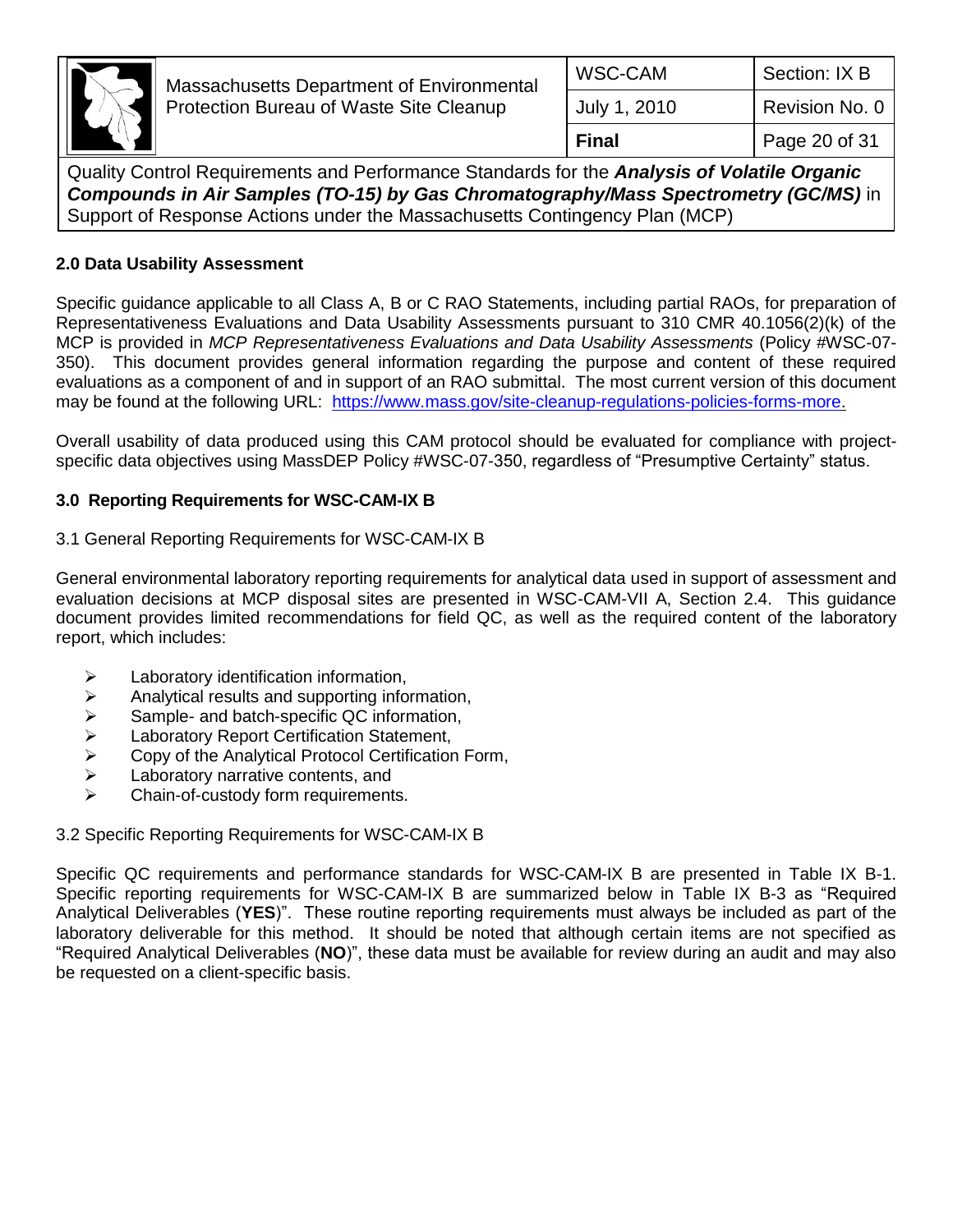

| WSC-CAM      | Section: IX B  |
|--------------|----------------|
| July 1, 2010 | Revision No. 0 |
| <b>Final</b> | Page 21 of 31  |

Quality Control Requirements and Performance Standards for the *Analysis of Volatile Organic Compounds in Air Samples (TO-15) by Gas Chromatography/Mass Spectrometry (GC/MS)* in Support of Response Actions under the Massachusetts Contingency Plan (MCP)

| Table IX B-3 Routine Reporting Requirements for WSC-CAM-IX B (EPA TO-15) |                                         |  |
|--------------------------------------------------------------------------|-----------------------------------------|--|
| <b>Parameter</b>                                                         | <b>Required Analytical Deliverable</b>  |  |
| <b>GC/MS Tunes</b>                                                       | <b>NO</b>                               |  |
| <b>Initial Calibration</b>                                               | <b>NO</b>                               |  |
| <b>Initial Calibration Verification</b>                                  | <b>NO</b>                               |  |
| Continuing Calibration (CCAL)                                            | <b>NO</b>                               |  |
| <b>Method Blank</b>                                                      | <b>YES</b>                              |  |
| Media Certification (canister and flow controller)                       | <b>YES</b>                              |  |
| Laboratory Control Samples (LCSs)                                        | <b>YES</b>                              |  |
| Matrix Duplicate (MD)                                                    | YES (if requested by data user)         |  |
| <b>Internal Standards</b>                                                | <b>YES</b>                              |  |
| <b>Tentatively Identified Compounds</b>                                  | YES (if requested by data user)         |  |
| <b>Identification and Quantitation</b>                                   | <b>NO</b>                               |  |
| <b>General Reporting Issues</b>                                          | <b>YES</b>                              |  |
| <b>Other Air-Specific Reporting Requirements</b>                         |                                         |  |
| Pre-Sampling Information (Provided by Laboratory)                        |                                         |  |
|                                                                          |                                         |  |
| Canister vacuum                                                          | <b>YES</b>                              |  |
| Canister serial number                                                   | <b>YES</b>                              |  |
| Flow controller serial number                                            | YES (if used)                           |  |
| Date canister released from the laboratory                               | <b>YES</b>                              |  |
| <b>Sampling Information (Provided By Sampler)</b>                        |                                         |  |
| Canister serial number for each sample identification                    | <b>YES</b>                              |  |
| Sampling duration                                                        | <b>YES</b> (if time-integrated samples) |  |
| Flow controller serial number for each sample identification             | YES (if used)                           |  |
| Initial and final canister vacuums                                       | <b>YES</b>                              |  |
| <b>Post-Sampling Information (Provided by Laboratory)</b>                |                                         |  |
| Vacuum of canister upon receipt at laboratory                            | <b>YES</b>                              |  |

#### 3.2.1 Sample Dilution

Under circumstances that sample dilution is required because either the concentration of one or more of the target analytes exceed the concentration of their respective highest calibration standard or any non-target peak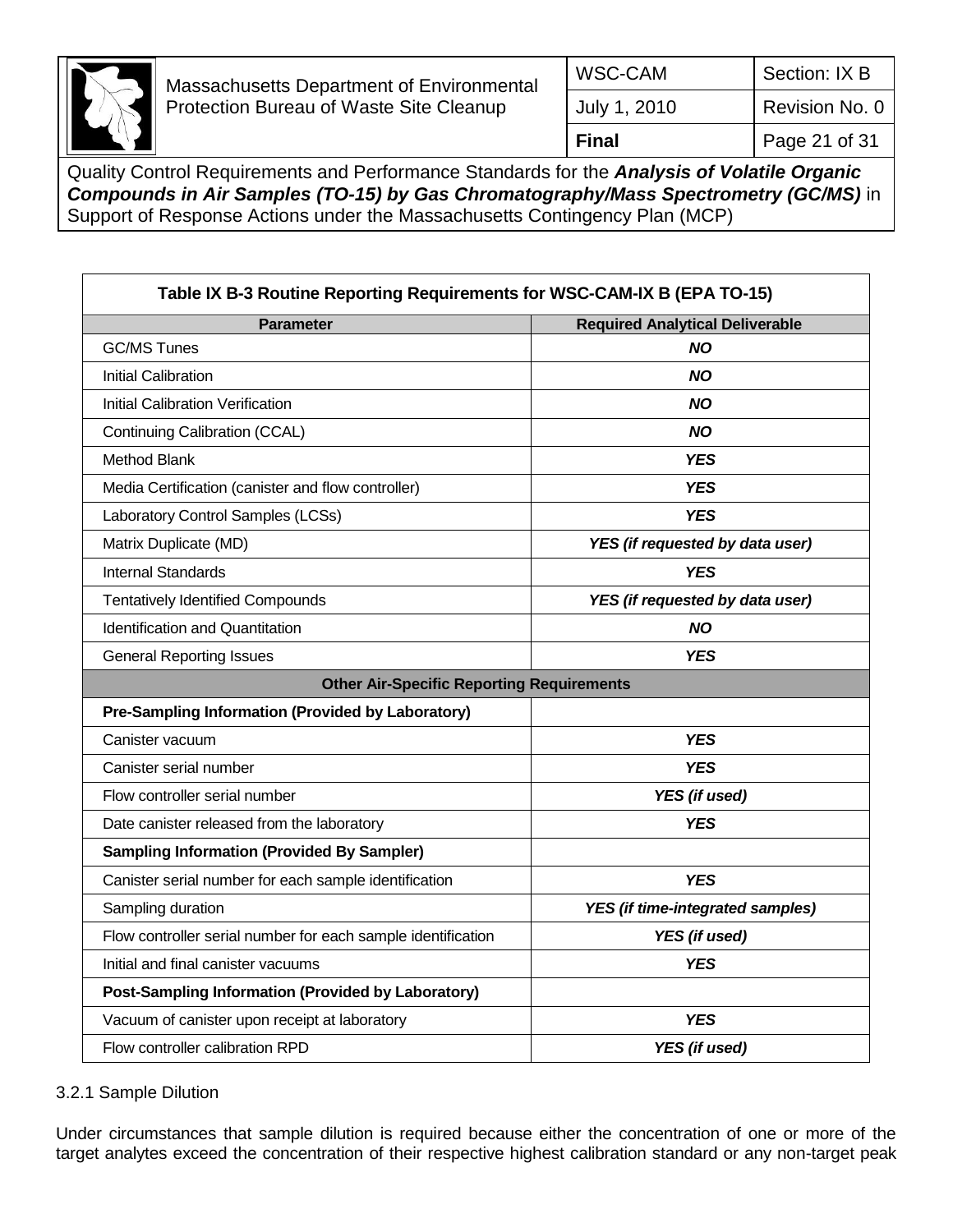

| Final        | Page 22 of 31  |
|--------------|----------------|
| July 1, 2010 | Revision No. 0 |
| WSC-CAM      | Section: IX B  |
|              |                |

Quality Control Requirements and Performance Standards for the *Analysis of Volatile Organic Compounds in Air Samples (TO-15) by Gas Chromatography/Mass Spectrometry (GC/MS)* in Support of Response Actions under the Massachusetts Contingency Plan (MCP)

exceeds the dynamic range of the detector (i.e., "off scale"), the RL for each VOC target analyte must be adjusted (increased) in direct proportion to the Dilution Factor (DF).

The revised RL for the diluted sample,  $RL<sub>d</sub>$ :

 $RL_d = DF X$  Lowest Calibration Standard for Target Analyte

It should be understood that samples with elevated RLs as a result of a dilution may not be able to satisfy MCP standards/criteria in some cases if the  $RL_d$  is greater than the applicable MCP standard or criterion to which the concentration is being compared. Such increases in RLs are the unavoidable but acceptable consequence of sample dilution that enable quantification of target analytes which exceed the calibration range. All dilutions must be fully documented in the laboratory narrative.

**NOTE**: **Over dilution is an unacceptable laboratory practice.** The post-dilution concentration of the target analyte with the highest concentration must be at least 60 to 80% of its associated highest calibration standard. This will avoid unnecessarily high RLs for other target analytes which did not require dilution.

#### **NOTE**: **Dilution factors must also be taken into account if canisters are pressurized prior to analysis.**

3.3 Tentatively Identified Compounds (TICs) by GC/MS

The evaluation of TICs in conjunction with GC/MS analyses is a powerful and cost-effective analytical tool that can be particularly effective in assessing locations with suspect disposal practices, complex or uncertain site history, and/or sites that require detailed evaluation of critical exposure pathways. When GC/MS analytical methods are utilized in support of MCP decision-making, an analysis of TICs is:

#### **Not usually expected at petroleum-only sites,**

**Not usually expected** when the contaminants of concern have been previously identified,

**Not usually expected** when used to determine the extent and magnitude of contamination associated with a "known" release of OHM, and/or

**Should be considered**, at the discretion of the LSP, in support of site characterization activities for releases at locations with complex and/or uncertain history.

#### **It should be noted that TICs only need to be evaluated by the laboratory when specifically requested by the data user. For the WSC-CAM-IX B CAM Protocol, TICs would be an appropriate screening tool for determining potential constiutents of concern.**

## 3.3.1 Reporting of TICs

If evaluated, all TICs that meet the chromatographic criteria presented in Section 1.0 of Appendix IX B-3 must be reported by the laboratory either in the laboratory report or in the laboratory narrative. In turn, the data user must include a discussion regarding the disposition of all reported TICs as part of the MCP submittal. Depending on specific site circumstances (e.g., a potentially toxic contaminant is found in residential indoor air samples, etc.), resampling/re-analysis with analyte-specific calibration and QC may be required to definitively assess the risk posed by the TIC to human health and the environment. Guidance for the evaluation of TICs for MCP decision-making is presented in Appendix IX B-3 of this document.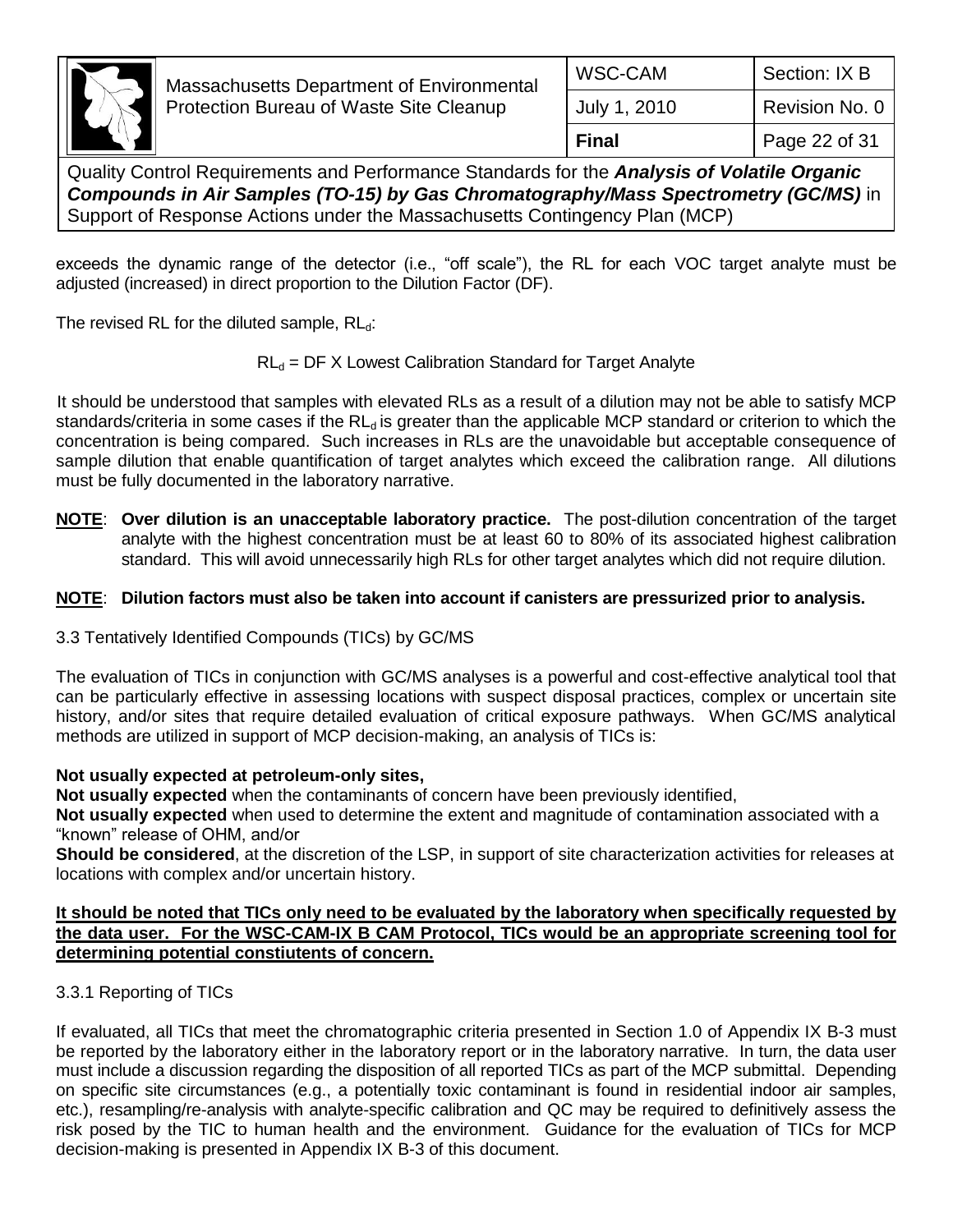

| WSC-CAM      | Section: IX B  |
|--------------|----------------|
| July 1, 2010 | Revision No. 0 |
| <b>Final</b> | Page 23 of 31  |

Quality Control Requirements and Performance Standards for the *Analysis of Volatile Organic Compounds in Air Samples (TO-15) by Gas Chromatography/Mass Spectrometry (GC/MS)* in Support of Response Actions under the Massachusetts Contingency Plan (MCP)

# **Appendix IX B-1**

# **Sample Collection, Preservation, and Handling Procedures for VOC Analyses in Air**

Sample preservation, container and analytical holding time specifications for air matrices for VOCs analyzed in support of MCP decision-making are summarized below and presented in Appendix VII A-1 of WSC-CAM-VII A, *Quality Assurance and Quality Control Guidelines for the Acquisition and Reporting of Analytical Data Conducted in Support of Response Actions Conducted Under the Massachusetts Contingency Plan (MCP)*.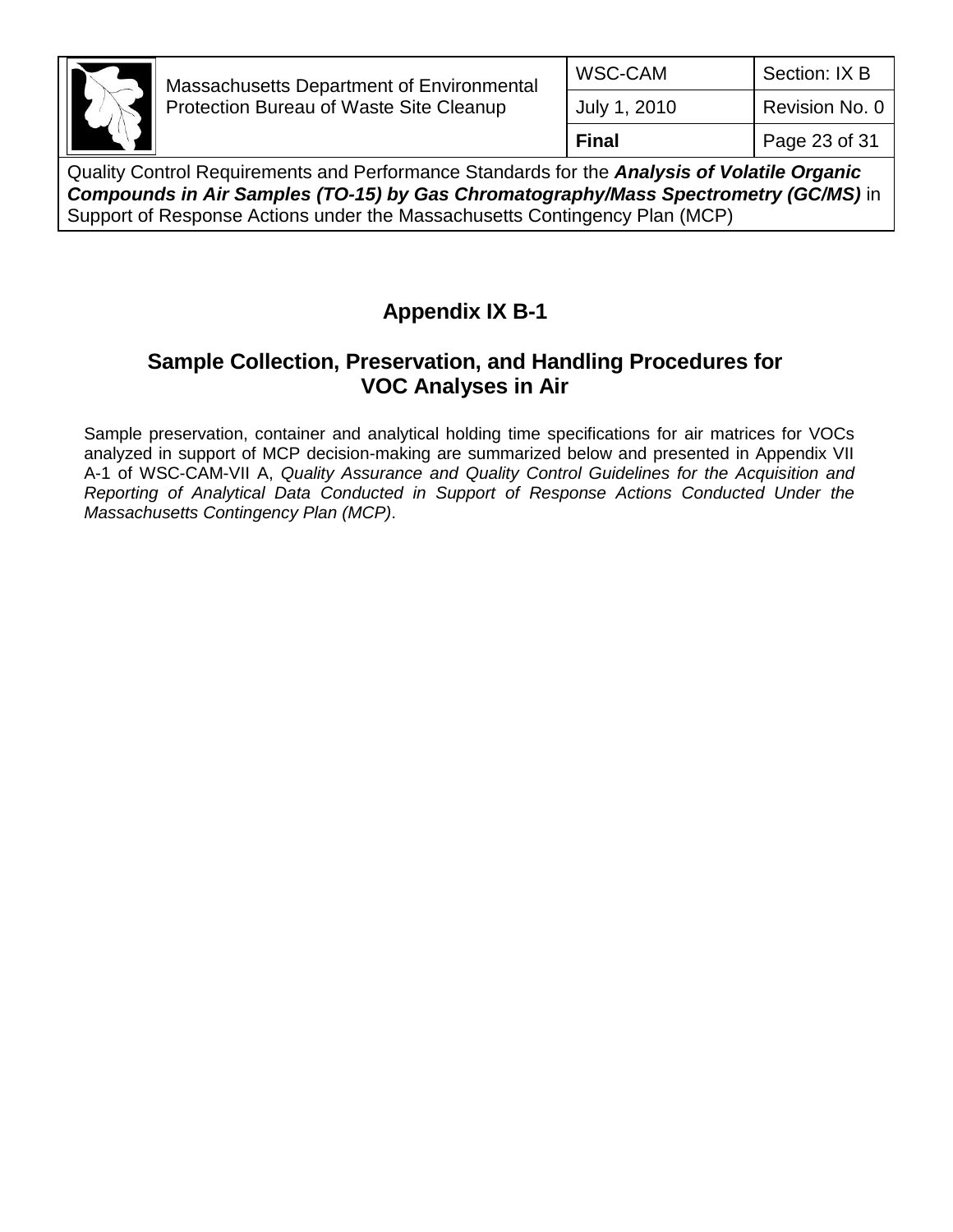

| WSC-CAM      | Section: IX B  |
|--------------|----------------|
| July 1, 2010 | Revision No. 0 |
| <b>Final</b> | Page 24 of 31  |

Quality Control Requirements and Performance Standards for the *Analysis of Volatile Organic Compounds in Air Samples (TO-15) by Gas Chromatography/Mass Spectrometry (GC/MS)* in Support of Response Actions under the Massachusetts Contingency Plan (MCP)

| <b>Matrix</b> | Container <sup>1</sup>                                                                                       | <b>Preservation</b> | Holding Time <sup>2,3</sup> |
|---------------|--------------------------------------------------------------------------------------------------------------|---------------------|-----------------------------|
| Air           | Certified clean, leak-free, stainless<br>steel polished or silica lined<br>passivated air sampling canisters | None                | 30 days                     |

**1 The size of the canister will depend on project requirements.**

**<sup>2</sup>Holding time begins from time of sample collection.**

**<sup>3</sup>As per Appendix IV of MassDEP Policy #WSC-07-350,** *MCP Representativeness Evaluations and Data Usability Assessments***, September 2007, if the holding time is exceeded by >2x the allowable holding time, data users should consider nondetect results as unusable and positive results as estimated with a significantly low bias.**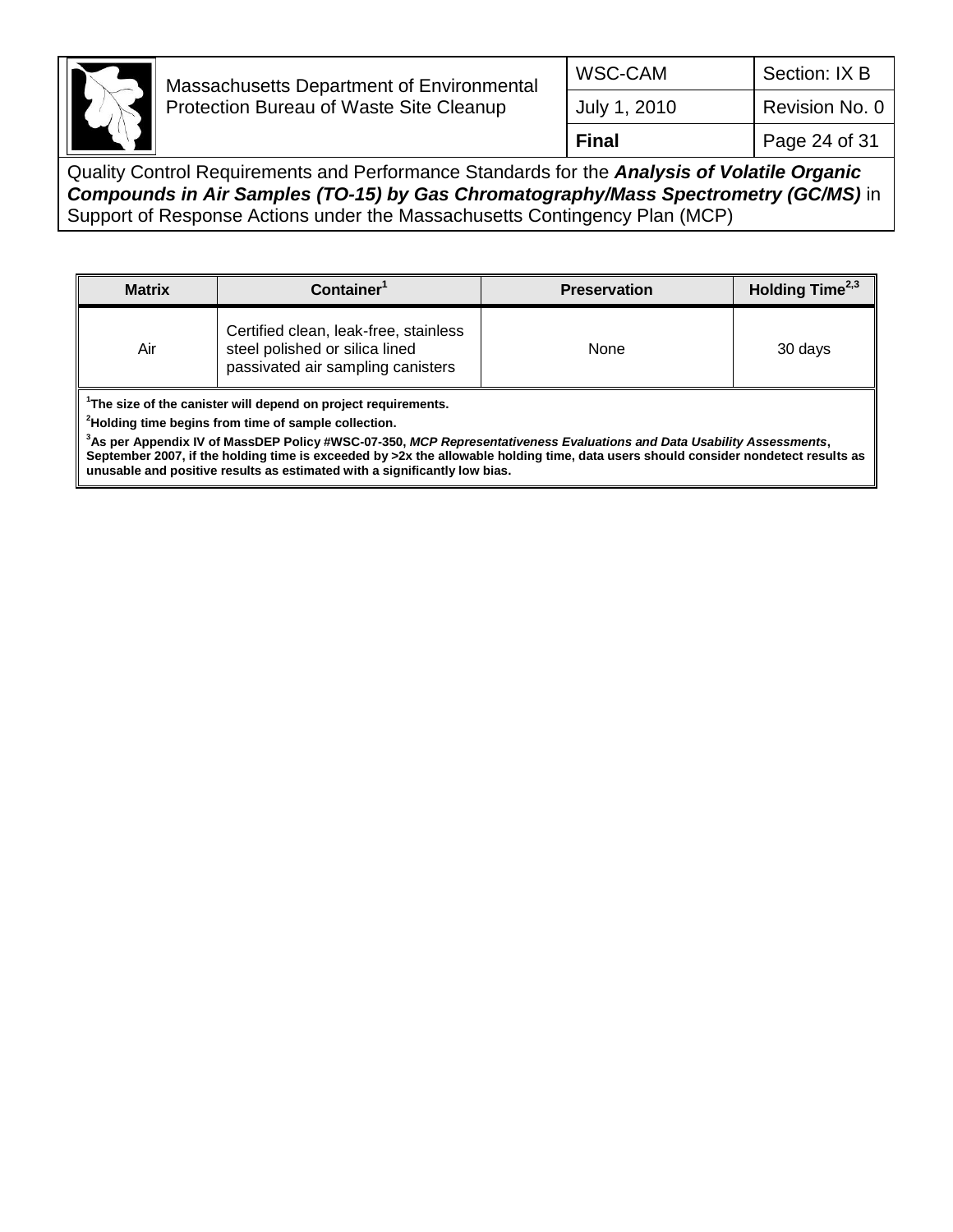

Quality Control Requirements and Performance Standards for the *Analysis of Volatile Organic Compounds in Air Samples (TO-15) by Gas Chromatography/Mass Spectrometry (GC/MS)* in Support of Response Actions under the Massachusetts Contingency Plan (MCP)

# **Appendix IX B-2**

# **Data Deliverable Requirements for Data Audits**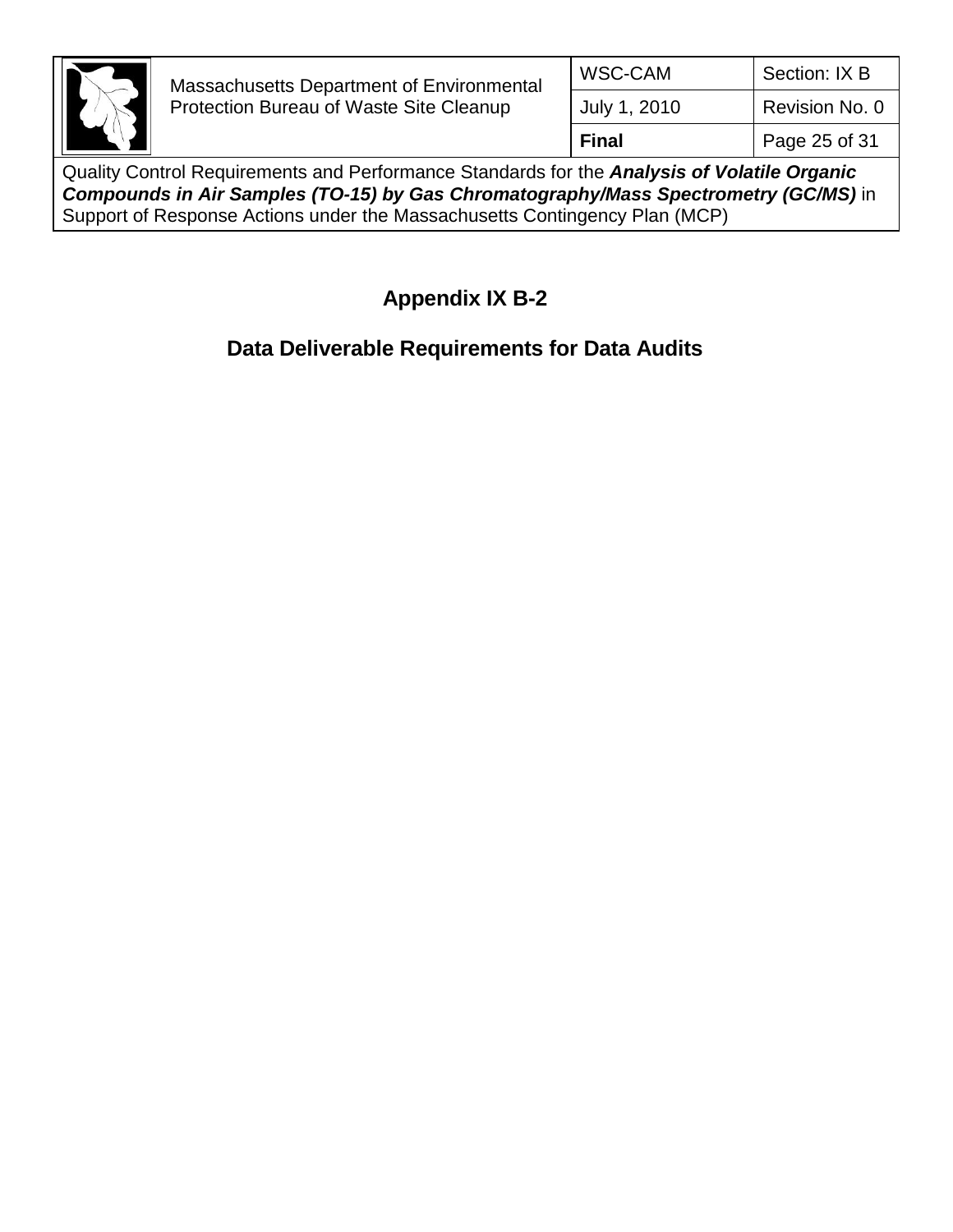

If requested by MassDEP, submission of the information listed below may be required to perform a data audit to verify compliance with the analytical methods and to evaluate accuracy and reliability of the reported results. These deliverables represent a "full data package" including all sample documentation from receipt through preparation, analysis, and data reporting. The laboratory must ensure that these deliverables are available, in the event a data audit is performed. The laboratory is required to retain these deliverables for a period of 10 years from the date generated.

| DELIVERABLE REQUIREMENTS FOR DATA AUDITS |                                                                                                                                                                                                      |  |
|------------------------------------------|------------------------------------------------------------------------------------------------------------------------------------------------------------------------------------------------------|--|
| <b>WSC-CAM-IX B (EPA TO-15)</b>          |                                                                                                                                                                                                      |  |
| <b>Laboratory Narrative</b>              | Must comply with the required laboratory narrative<br>contents as described in WSC-CAM-VII A                                                                                                         |  |
| <b>Sample Handling Information</b>       | Chains-of-custody (external and internal), sample<br>receipt logs, correspondences                                                                                                                   |  |
| <b>Miscellaneous Logs</b>                | Canister pressure logs                                                                                                                                                                               |  |
|                                          | Injection logs                                                                                                                                                                                       |  |
|                                          | Flow controller calibration logs                                                                                                                                                                     |  |
| <b>Initial Calibration Data</b>          | Summary of response factors for all standards in<br>initial calibration; average response factors, %RSDs,<br>correlation coefficients, and coefficients of<br>determination for all target compounds |  |
|                                          | Chromatograms for all standards used in initial<br>calibration                                                                                                                                       |  |
|                                          | Quantitation reports for all standards used in initial<br>calibration<br>Concentrations of standards used must be clearly<br>presented                                                               |  |
| <b>Continuing Calibration Data</b>       | Summary of %Ds and response factors                                                                                                                                                                  |  |
|                                          | Chromatograms for all continuing calibration<br>standards                                                                                                                                            |  |
|                                          | Quantitation reports for all continuing calibration<br>standards                                                                                                                                     |  |
|                                          | Concentrations of standards used must be clearly<br>presented                                                                                                                                        |  |
| <b>Sample Results</b>                    | Chromatograms for all sample analyses, reanalyses,<br>and dilutions                                                                                                                                  |  |
|                                          | Quantitation reports for all sample analyses,<br>reanalyses, and dilutions                                                                                                                           |  |
|                                          | Mass spectra of reported positive results                                                                                                                                                            |  |
|                                          | Summary of results, including reporting limits for<br>each sample                                                                                                                                    |  |
|                                          | Date of analysis                                                                                                                                                                                     |  |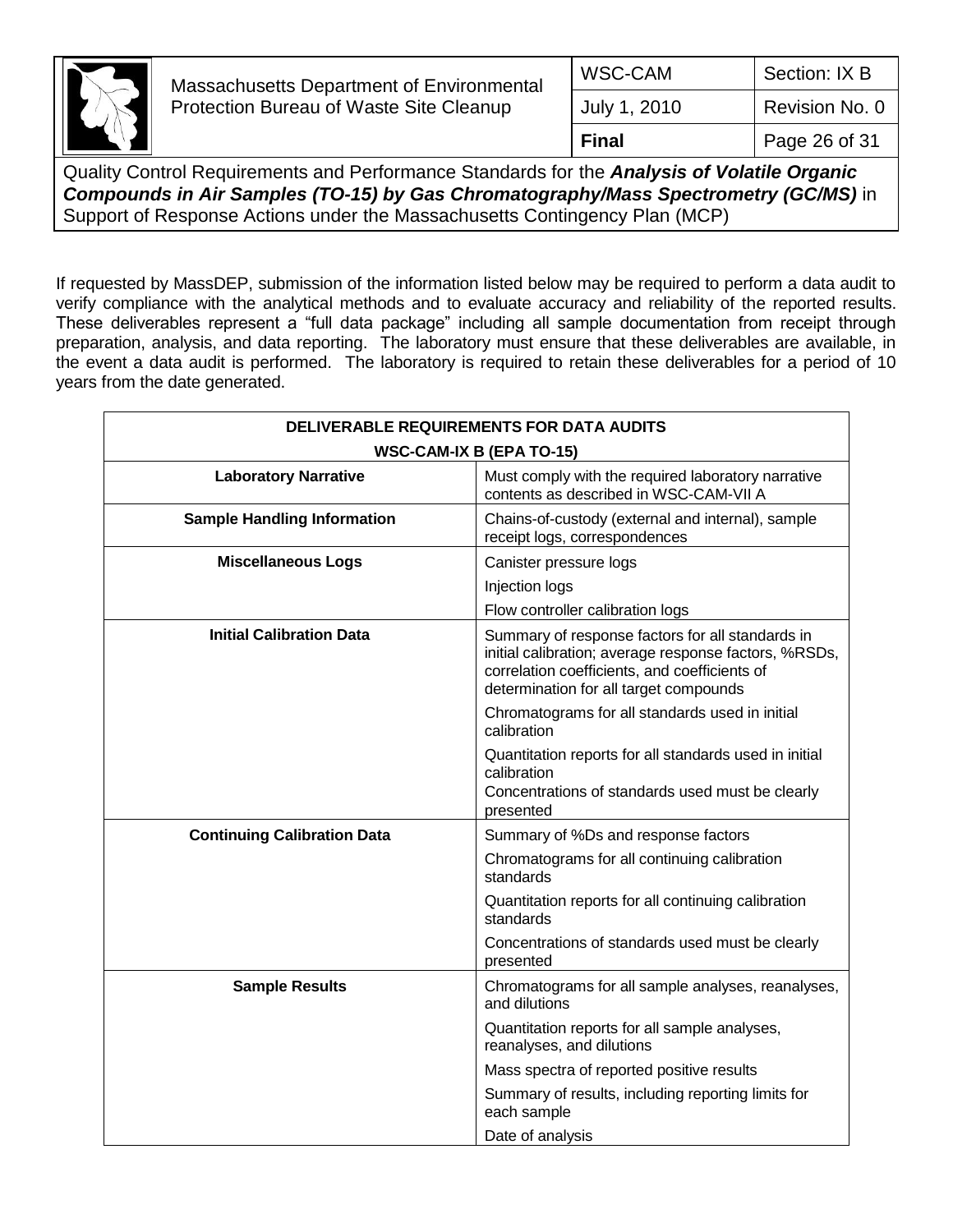

| Final        | Page 27 of 31  |
|--------------|----------------|
| July 1, 2010 | Revision No. 0 |
| WSC-CAM      | Section: IX B  |

| <b>DELIVERABLE REQUIREMENTS FOR DATA AUDITS</b><br><b>WSC-CAM-IX B (EPA TO-15)</b>                     |                                                                                                                                                                                                                  |  |
|--------------------------------------------------------------------------------------------------------|------------------------------------------------------------------------------------------------------------------------------------------------------------------------------------------------------------------|--|
| <b>Method Blank Results</b>                                                                            | Chromatograms for all method blanks<br>Quantitation reports for all method blanks<br>Summary of results, including reporting limits<br>Mass spectra of positive results in method blanks                         |  |
| <b>LCS Results</b>                                                                                     | Chromatograms for all LCSs<br>Quantitation reports for all LCSs<br>Summary of results, including concentrations<br>detected, concentrations spiked, and percent<br>recoveries                                    |  |
| <b>Matrix Duplicate Results (if performed)</b>                                                         | Chromatograms for all matrix duplicates<br>Quantitation reports for all matrix duplicates<br>Summary of results, including original sample<br>concentrations, matrix duplicate concentrations and<br><b>RPDs</b> |  |
| <b>GC/MS Tune Data</b>                                                                                 | BFB tune raw data: chromatogram, mass listing of<br>BFB, and summary of tune results                                                                                                                             |  |
| <b>QC Summaries</b>                                                                                    | Internal standard performance                                                                                                                                                                                    |  |
| <b>Other Information</b>                                                                               | Demonstration that LCS prepared from second<br>source standard                                                                                                                                                   |  |
| Quantitation reports must exhibit area counts of target compounds, internal standards, and surrogates. |                                                                                                                                                                                                                  |  |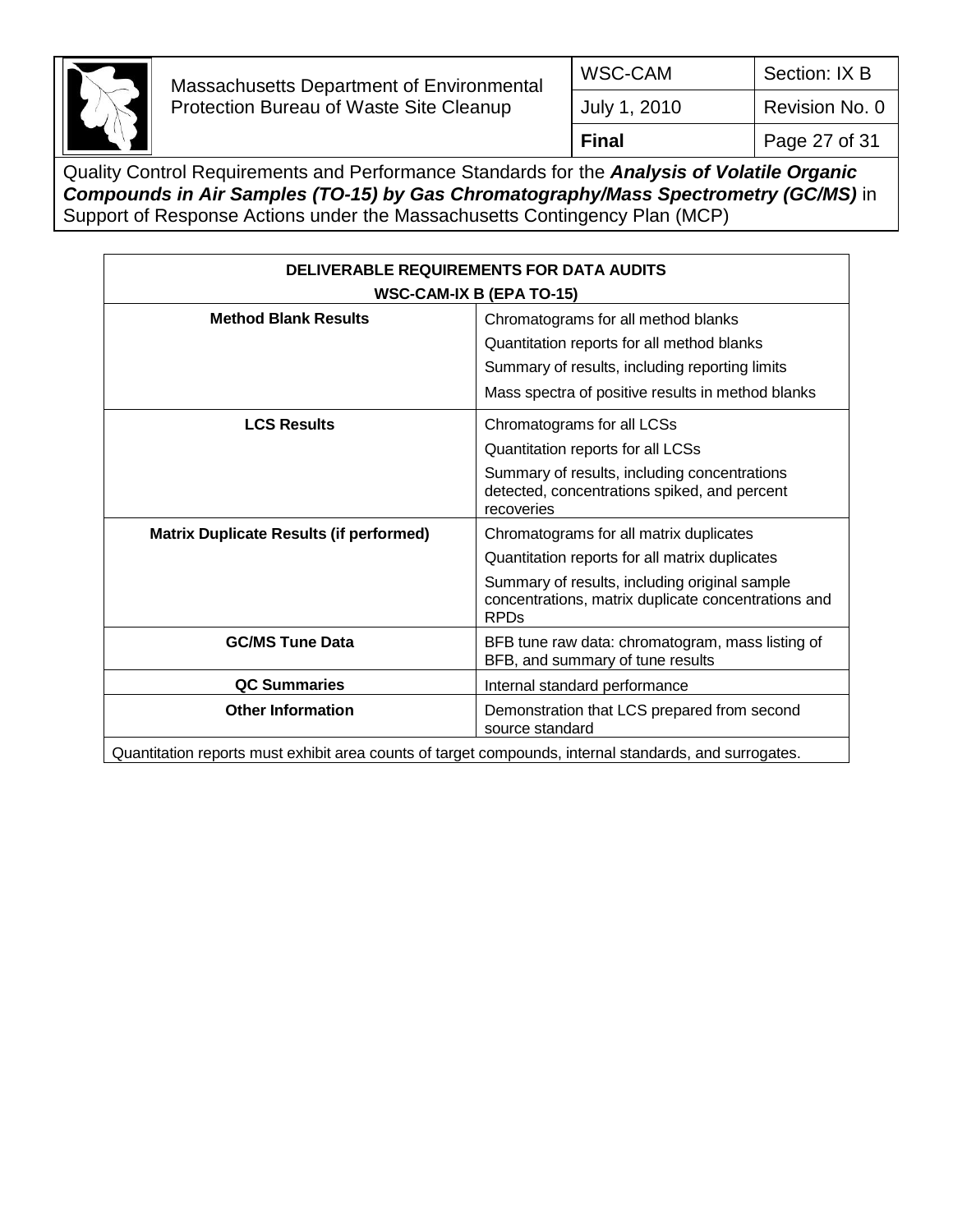

Quality Control Requirements and Performance Standards for the *Analysis of Volatile Organic Compounds in Air Samples (TO-15) by Gas Chromatography/Mass Spectrometry (GC/MS)* in Support of Response Actions under the Massachusetts Contingency Plan (MCP)

# **Appendix IX B-3**

# **Guidance for Evaluation of Tentatively Identified Compounds (TICs) for WSC-CAM-IX B under the MCP**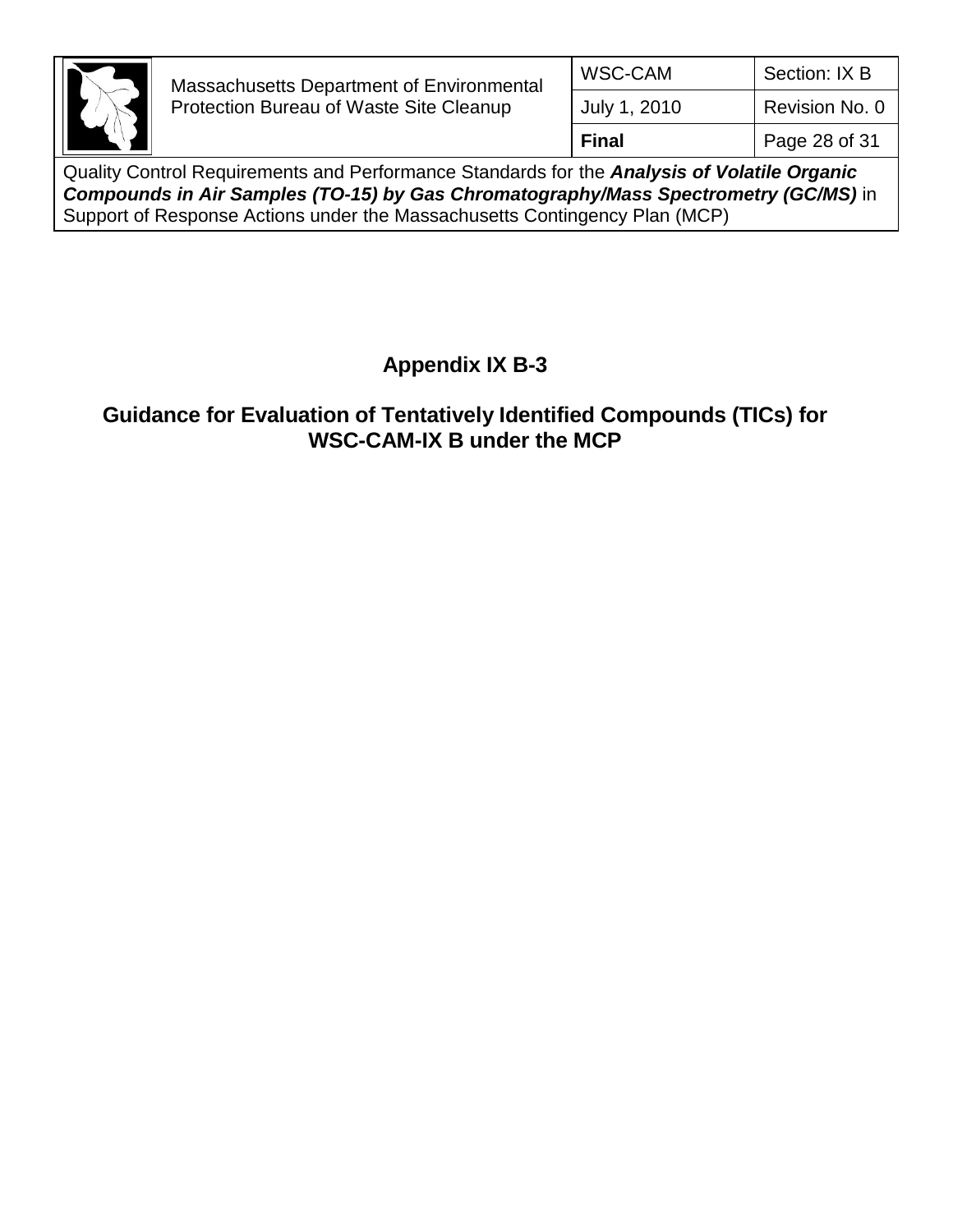

A logic diagram for the Evaluation of Tentatively Identified Compounds (TICs) for WSC-CAM-IX B under the MCP is presented in Exhibit IX B-1. This exhibit graphically presents a systematic approach to evaluate TICs based on chromatographic, mass spectral, and toxic spectral characteristics criteria.

## **1.0 Specific Criteria for the Evaluation of TICs**

- 1.1 Chromatographic Criteria
	- Initially include all of the non-target compounds that have a peak area count of  $\geq 10\%$  of the nearest internal standard.

#### 1.2 Mass Spectral Criteria

- $\triangleright$  All spectra must be evaluated by a qualified mass spectrometrist.
- $\triangleright$  The spectral library match must be  $\geq$  85% for a tentative identification to be made.
- $\triangleright$  The major ions in the reference spectrum (ions greater than 10% of the most abundant ion) should be present in the sample spectrum.
- $\triangleright$  The relative intensities of the major ions should agree within  $\pm$  20%.
- $\triangleright$  Molecular ions present in the reference spectrum should be present in the sample spectrum.
- $\triangleright$  lons present in the sample spectrum but not in the reference spectrum should be reviewed for possible background contamination or for the presence of co-eluting compounds.
- $\triangleright$  lons present in the reference spectrum but not in the sample spectrum should be reviewed for possible subtraction from the sample spectrum because of background contamination or co-eluting peaks.
- $\triangleright$  Structural isomers that produce very similar mass spectra can be explicitly identified only if they have sufficiently different chromatographic retention times. Acceptable resolution is achieved if the height of the valley between two peaks is less than 25% of the average height of the two peaks. Otherwise, structural isomers are identified as isomeric pairs (as a mixture of two isomers).
- $\triangleright$  Spectra identified as "unknown" should be assigned to a general chemical class, if possible. Classification as a halogenated hydrocarbon, aldehyde/ketone, carboxylic acid, or cyano compound, etc. is acceptable. An explanation as to why more specific identification cannot be made (e.g., truncated spectra due to insufficient mass scanning range) must be provided in the laboratory narrative to support any "unknown" classification.
- $\triangleright$  TICs, which are identified as petroleum aliphatic hydrocarbons, do not have to be reported as TICs. However, there must be a statement in the laboratory narrative discussing the presence of these hydrocarbons in the sample(s).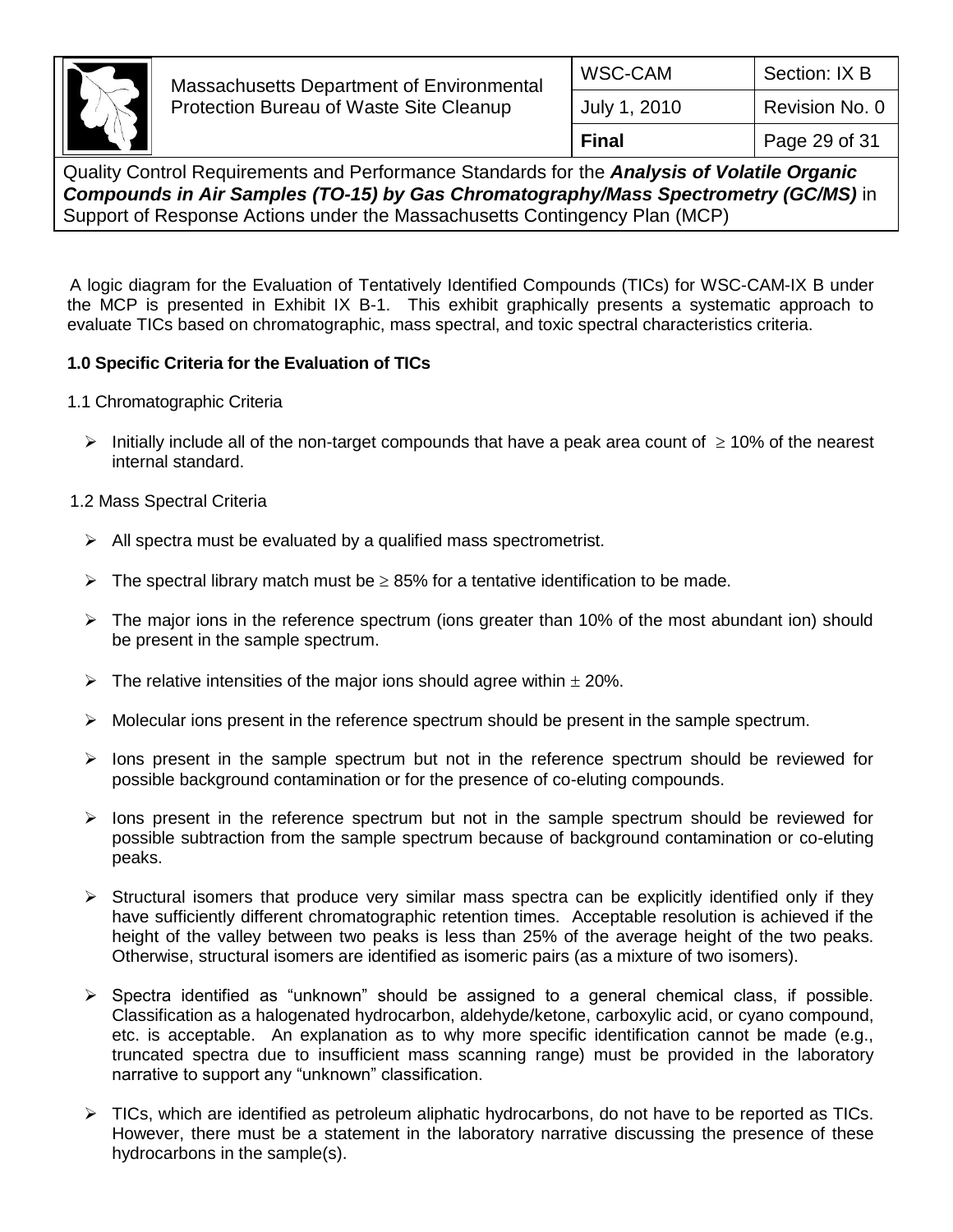

| <b>WSC-CAM</b> | Section: IX B  |
|----------------|----------------|
| July 1, 2010   | Revision No. 0 |
| <b>Final</b>   | Page 30 of 31  |

Quality Control Requirements and Performance Standards for the *Analysis of Volatile Organic Compounds in Air Samples (TO-15) by Gas Chromatography/Mass Spectrometry (GC/MS)* in Support of Response Actions under the Massachusetts Contingency Plan (MCP)

After the above criteria are met, the top ten (10) compounds, chosen by comparing the area of the TIC to the area of the nearest internal standard, must be tentatively identified, quantitated, and reported.

1.3 Toxic Spectral Characteristics Criteria

Regardless of the peak area count in relation to the nearest internal standard, the laboratory must evaluate the spectra for any compound if the mass spectrum:

 $\triangleright$  Exhibits a characteristic chlorine or bromine spectral pattern.

#### **2.0 Reporting Criteria**

All TICs must be reported by the laboratory with the clear indication that the reported concentration is an estimated value unless analyte-specific calibration and QC were performed as discussed in Section 3.3.1 of the CAM Protocol. This reporting requirement may be fulfilled by discussion in the laboratory narrative, or by some other laboratory reporting convention to qualify the sample results. General laboratory reporting requirements are presented in WSC-CAM-VII A, Section 2.4.

If a data user determines that the presence of the TIC at the estimated concentration reported by the laboratory may appreciably increase the overall risk posed by the site or the utility/cost of the potential remedial measures under consideration, additional analytical work is recommended to verify the identification and/or concentration of the reported TIC either by reanalysis or resampling. This contingency will require additional coordination and communication between the laboratory and the data user.